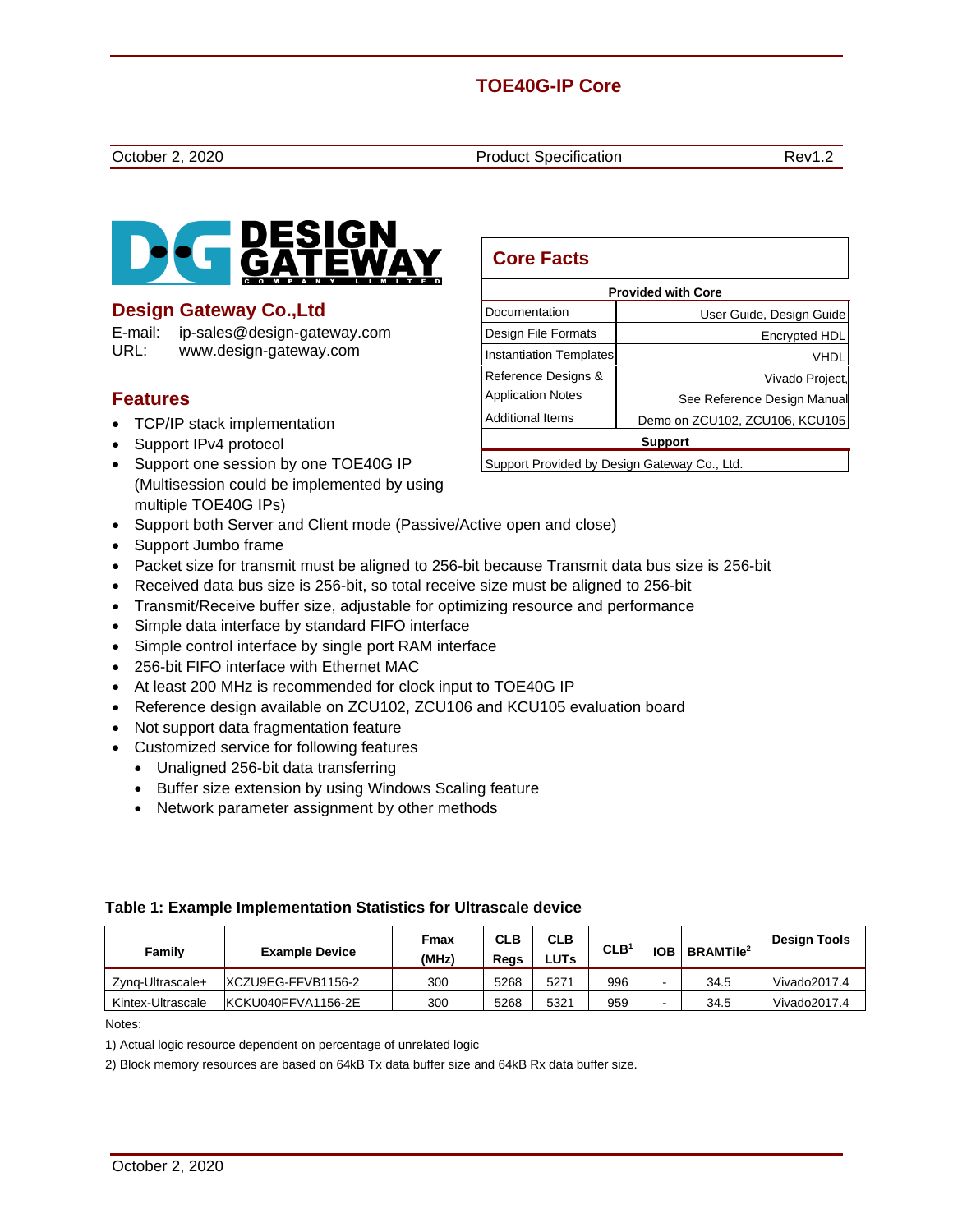# **Applications**



**Figure 1: TOE40G IP Application**

<span id="page-1-0"></span>40 Gb Ethernet is the communication channel which can transfer data at ultra high speed with remote controlling system. By using TCP/IP protocol for transferring via 40 Gb Ethernet, the system can transfer very big data at very high speed rate with reliability. TOE40G IP is the IP which is integrated to the system for transfering data via 40 Gb Ethernet without using CPU and external memory. So, the IP can fit with the application which needs to send or receive data at high-speed rate by using FPGA solution such as video data streaming and sensor monitoring system.

[Figure 1](#page-1-0) shows the example application of sensor monitoring system. The data from sensor is stored to the FIFO and forwarded to remote system via 40 Gb Ethernet by TOE40G IP. TOE40G IP is desigend to support full-duplex transfer in the same session, so Remote system can send the paramter for controlling the sensor monitoring system via 40 Gb Ethernet. In our website, we also have FTP server demo by using TOEXG IP. Please contact us for more details about FTP server demo.

TOE40G IP is designed for transferring data at the highest speed, so the latency time is much from internal pipeline register and buffer. For low-latency application such as FinTech, it is recommended to use our low-latency IP instead. Please see more details of low-latency IP from our website.

[https://dgway.com/Lowlatency-IP\\_X\\_E.html](https://dgway.com/Lowlatency-IP_X_E.html)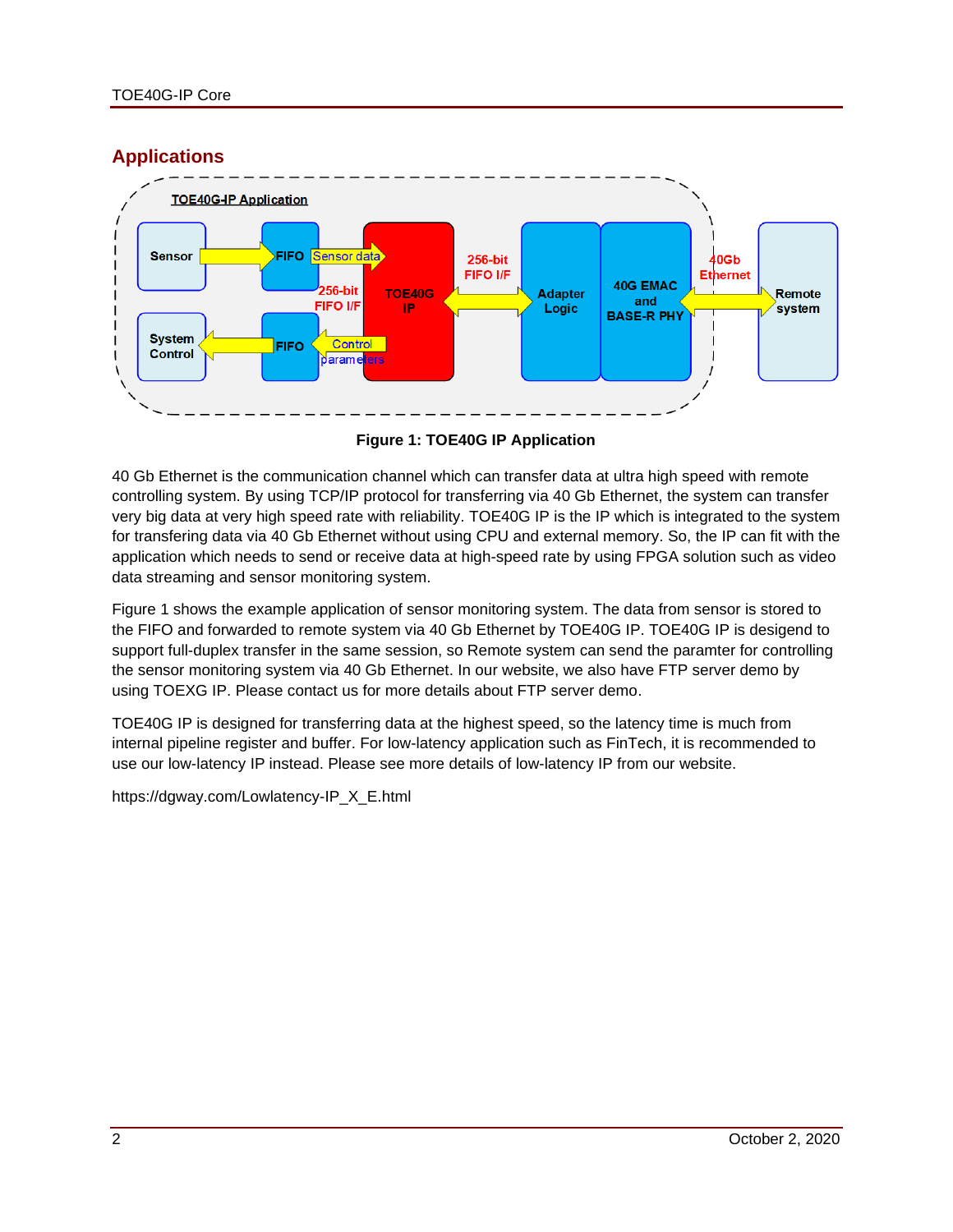

# **General Description**

**Figure 2: TOE40G IP Block Diagram**

TOE40G IP core implements TCP/IP stack by hardwire logic and connects with EMAC and PCS/PMA (BASE-R) module through Adapter logic as the lower layer hardware. User interface of TOE40G IP consists of two interfaces, i.e. Register interface for control signals and FIFO interface for data signals.

Register interface has 4-bit address for accessing up to 16 registers, consisting of network parameters, command register and system parameters. The IP supports only one session, so the network parameters set by the user are fixed for assigning to TOE40G IP and the target device. After that, start IP initialization by de-asserting reset signal. Also, the reset process is necessary when some network parameters must be changed. The initialization process has two modes to get MAC address of the target device. After finishing the initialization process, the IP is ready for transferring data with the target device.

Following TCP/IP standard, the connection must be created by opening the port as the first step. The IP supports for both active open (the port opened by the IP) or passive open (the port opened by the target device). After that, data can be transferred from both sides. To send the data, the user sets total transfer size and packet size to the IP and then transfers the data via TxFIFO interface which is 256-bit data size. When the data is received from the target, the user reads the received data from the IP via RxFIFO interface. After finishing data transferring, the connection can be destroyed by using active close (the port closed by the IP) or passive close (the port closed by the target).

To meet the user system requirement which may be sensitive on the memory resource or the performance, the buffer size inside the IP can be assigned by the user. Tx data buffer and Rx data buffer can be adjusted for Tx path and Rx path respectively. Using the bigger buffer size may increase the transfer performance in each direction. More details of the hardware inside the IP are described in the next topic.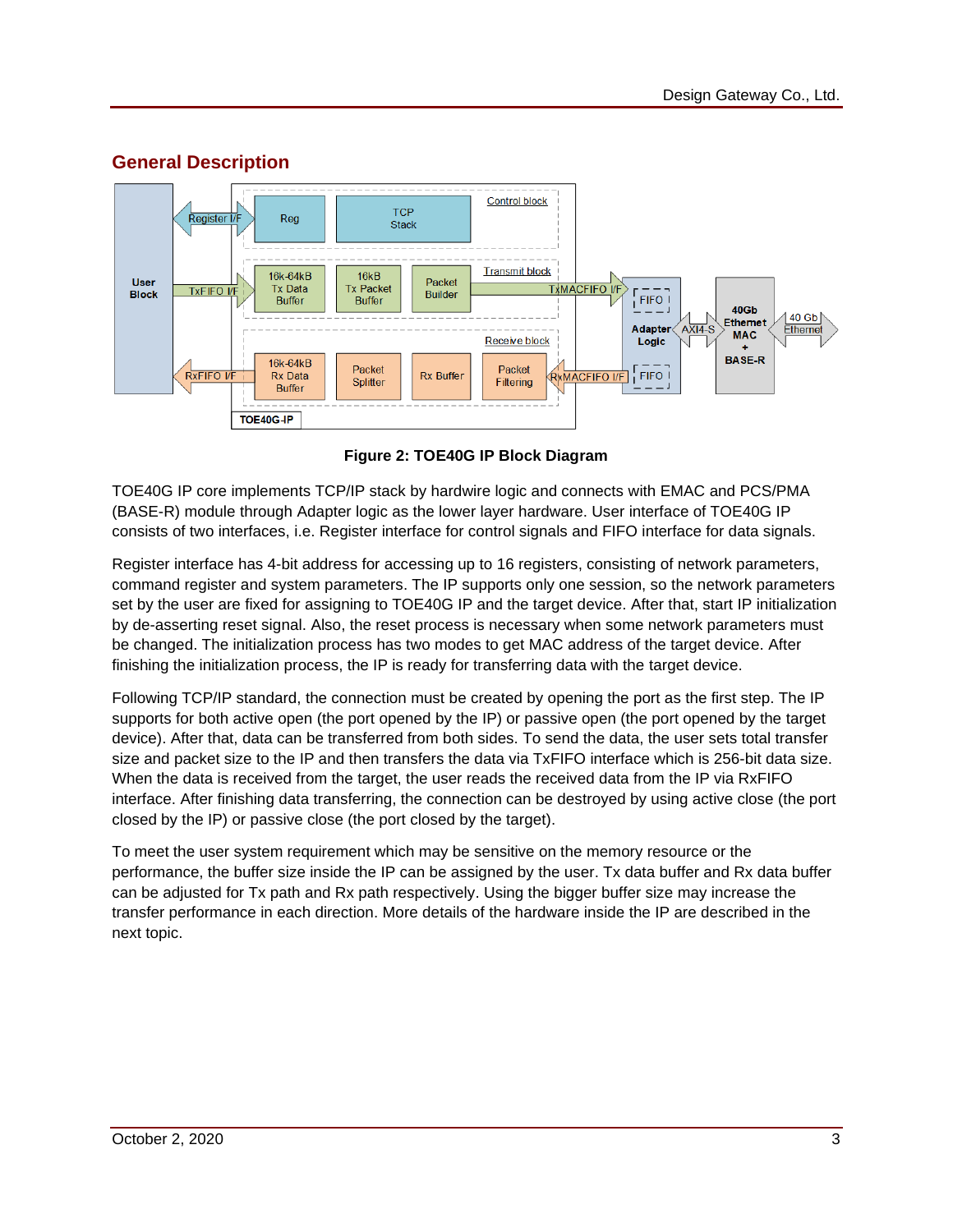# **Functional Description**

TOE40G IP core can be divided into three parts, i.e. control block, transmit block and receive block.

#### **Control Block**

#### • **Reg**

All parameters of the IP are set via register interface which has 4-bit address signals and 32-bit data signals. Timing diagram of register interface is similar to single-port RAM interface. The address is shared for both write and read directions. The description of each register is defined as shown in [Table 2.](#page-3-0)

### <span id="page-3-0"></span>**Table 2: Register map Definition**

| <b>RegAddr</b><br>[3:0] | <b>Reg</b><br><b>Name</b> | <b>Dir</b> | <b>Bit</b> | <b>Description</b>                                                                               |
|-------------------------|---------------------------|------------|------------|--------------------------------------------------------------------------------------------------|
| 0000b                   | <b>RST</b>                | Wr         | [0]        | Reset IP. '0': No reset, '1': Reset. Default value is '1'.                                       |
|                         |                           | /Rd        |            | After all parameters are assigned, the user sets '0' to this register for loading parameters     |
|                         |                           |            |            | and starting system initialization. User must set this register to '1' and '0' respectively when |
|                         |                           |            |            | some network paramters are changed. The network parameters controlled by RST register            |
|                         |                           |            |            | are SML, SMH, DIP, SIP, DPN, SPN and SRV register.                                               |
| 0001b                   | <b>CMD</b>                | Wr         | [1:0]      | User command. "00": Send data, "10": Open connection (active),                                   |
|                         |                           |            |            | "11": Close connection (active), "01": Undefined.                                                |
|                         |                           |            |            | The command operation begins after the user sets CMD register.                                   |
|                         |                           |            |            | Before setting this register to start new operation, user needs to confirm that the system is    |
|                         |                           |            |            | in Idle status by checking busy signal de-asserted to '0'. Busy signal is read by bit[0] of      |
|                         |                           |            |            | CMD register.                                                                                    |
|                         |                           | Rd         | [0]        | System busy flag. '0': Idle, '1': IP is busy.                                                    |
|                         |                           |            | [3:1]      | Current operation. "000": Send data, "001": Idle, "010": Active open, "011": Active close,       |
|                         |                           |            |            | "100": Receive data, "101": Initialization, "110": Passive open, "111": Passive close.           |
| 0010b                   | <b>SML</b>                | Wr         | [31:0]     | Define 32-bit lower MAC address (bit [31:0]) for this IP.                                        |
|                         |                           | /Rd        |            | To update this value, the IP must be reset by RST register.                                      |
| 0011b                   | <b>SMH</b>                | Wr         | [15:0]     | Define 16-bit upper MAC address (bit [47:32]) for this IP.                                       |
|                         |                           | /Rd        |            | To update this value, the IP must be reset by RST register.                                      |
| 0100b                   | <b>DIP</b>                | Wr         | [31:0]     | Define 32-bit target IP address.                                                                 |
|                         |                           | /Rd        |            | To update this value, the IP must be reset by RST register.                                      |
| 0101b                   | <b>SIP</b>                | Wr         | [31:0]     | Define 32-bit IP address for this IP.                                                            |
|                         |                           | /Rd        |            | To update this value, the IP must be reset by RST register.                                      |
| 0110b                   | <b>DPN</b>                | Wr         | [15:0]     | Define 16-bit target port number. Unused when the port is opened in passive mode.                |
|                         |                           | /Rd        |            | To update this value, the IP must be reset by RST register.                                      |
| 0111b                   | <b>SPN</b>                | Wr         | [15:0]     | Define 16-bit port number for this IP.                                                           |
|                         |                           | /Rd        |            | To update this value, the IP must be reset by RST register.                                      |
| 1000b                   | <b>TDL</b>                | Wr         | [31:0]     | Total Tx data length in byte unit, but the length must be aligned to 32-byte (data bus size).    |
|                         |                           |            |            | Valid range is 32-0xFFFFFFE0 (Bit[4:0] is ignored by the IP).                                    |
|                         |                           |            |            | User needs to set this register before setting CMD register = Send data (00b). The IP loads      |
|                         |                           |            |            | TDL register when CMD register is set. After the IP runs Send data command (Busy='1'), the       |
|                         |                           |            |            | user can set the new value of TDL register for the next command. The user does not need          |
|                         |                           |            |            | to set TDL register again when the next command uses the same total data length.                 |
|                         |                           | Rd         |            | Remaining transfer length in byte unit which does not transmit.                                  |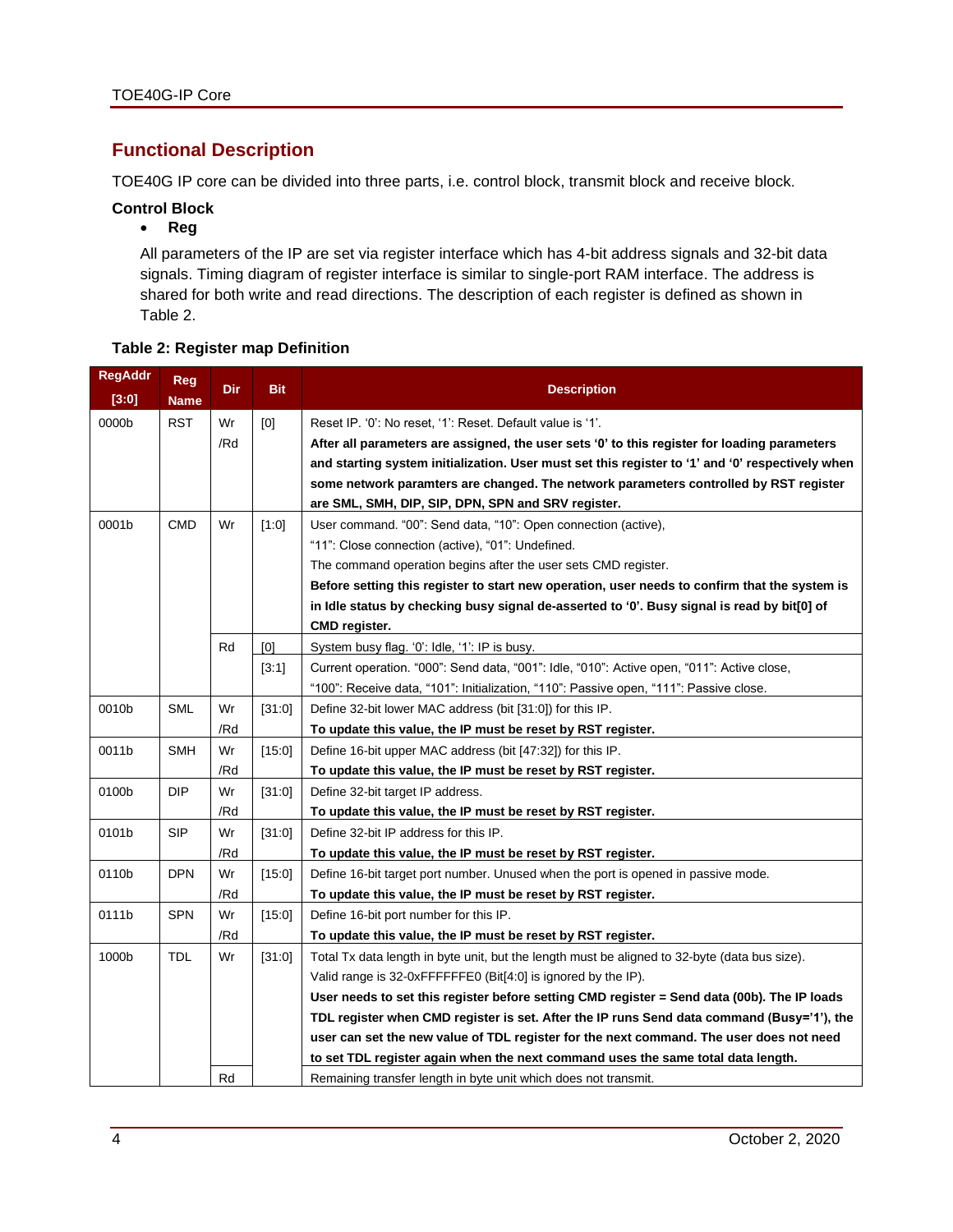| <b>RegAddr</b><br>[3:0] | <b>Reg</b><br><b>Name</b> | Dir       | <b>Bit</b> | <b>Description</b>                                                                                                                                                                                                                                                                                                                                                                                                                                                                                                                                                                                                                                                                                                                                                                                                                                                                                                                                                                                                                                                                                                                                                                                                                                                                                                                                                                                                                                                                                                                                                                                                                                                                                                                                                                                                             |
|-------------------------|---------------------------|-----------|------------|--------------------------------------------------------------------------------------------------------------------------------------------------------------------------------------------------------------------------------------------------------------------------------------------------------------------------------------------------------------------------------------------------------------------------------------------------------------------------------------------------------------------------------------------------------------------------------------------------------------------------------------------------------------------------------------------------------------------------------------------------------------------------------------------------------------------------------------------------------------------------------------------------------------------------------------------------------------------------------------------------------------------------------------------------------------------------------------------------------------------------------------------------------------------------------------------------------------------------------------------------------------------------------------------------------------------------------------------------------------------------------------------------------------------------------------------------------------------------------------------------------------------------------------------------------------------------------------------------------------------------------------------------------------------------------------------------------------------------------------------------------------------------------------------------------------------------------|
| 1001b                   | <b>TMO</b>                | Wr        | [31:0]     | Define timeout value for waiting Rx packet returned from the target. The counter is run under Clk<br>input, so timer unit is equal to 1/Clk (5 ns when Clk is 200 MHz). TimerInt is asserted to '1' when<br>the packet is not received in time. Please see more details of Timerlnt from Read value of<br>TMO[7:0] register.<br>This value should be more than latency time in the network to generate timeout when packet is<br>lost, not normal condition.                                                                                                                                                                                                                                                                                                                                                                                                                                                                                                                                                                                                                                                                                                                                                                                                                                                                                                                                                                                                                                                                                                                                                                                                                                                                                                                                                                   |
|                         |                           | Rd        |            | The details of timeout interrupt are shown in TMO[7:0]. Other bits are read for IP monitoring.<br>[0]-Timeout from not receiving ARP reply packet<br>After timeout, the IP resends ARP request until ARP reply is received.<br>[1]-Timeout from not receiving SYN and ACK flag during active open operation<br>After timeout, the IP resends SYN packet for 16 times and then sends FIN packet to close<br>connection.<br>[2] Timeout from not receiving ACK flag during passive open operation<br>After timeout, the IP resends SYN/ACK packet for 16 times and then sends FIN packet to close<br>connection.<br>[3]-Timeout from not receiving FIN and ACK flag during active close operation<br>After the 1 <sup>st</sup> timeout, the IP sends RST packet to close connection.<br>[4] Timeout from not receiving ACK flag during passive close operation<br>After timeout, the IP resends FIN/ACK packet for 16 times and then sends RST packet to close<br>connection.<br>[5] Timeout from not receiving ACK flag during data transmit operation<br>After timeout, the IP resends the previous data packet.<br>[6]-Timeout from Rx packet lost, Rx data FIFO full or wrong sequence number<br>The IP generates duplicate ACK to request data retransmission.<br>[7]-Timeout from too small receive window size when running Send data command and setting<br>PSH[2] to '1'. After timeout, the IP retransmits data packet, similar to TMO[5] recovery process.<br>[21]-Lost flag when the sequence number of the received ACK packet is skipped. As a result,<br>TimerInt is asserted and TMO[6] is equal to '1'.<br>[22]-FIN flag is detected during sending operation.<br>[23]-Rx packet is ignored due to Rx data buffer full (fatal error).<br>[27]-Rx packet lost detected<br>[30] RST flag is detected in Rx packet |
| 1010b                   | PKL                       | Wr        | [15:0]     | [31], [29:28], [26:24] - Internal test status<br>TCP data length of one Tx packet in byte unit, but the length must be aligned to 32-byte.                                                                                                                                                                                                                                                                                                                                                                                                                                                                                                                                                                                                                                                                                                                                                                                                                                                                                                                                                                                                                                                                                                                                                                                                                                                                                                                                                                                                                                                                                                                                                                                                                                                                                     |
|                         |                           | /Rd       |            | Valid from 32-16000. Default value is 1440 byte which is the maximum size of non-jumbo frame<br>that is aligned to 32-byte. Bit[4:0] of this register is ignored by the IP.<br>During running Send data command (Busy='1'), the user must not set this register.<br>Similar to TDL register, the user does not need to set PKL register again when the next<br>command uses the same packet length.                                                                                                                                                                                                                                                                                                                                                                                                                                                                                                                                                                                                                                                                                                                                                                                                                                                                                                                                                                                                                                                                                                                                                                                                                                                                                                                                                                                                                            |
| 1011b                   | PSH                       | Wr<br>/Rd | [2:0]      | Sending mode when running Send data command.<br>[0]-Disable to retransmit packet.<br>'0': Generate the duplicated data packet for the last data packet in Send data command (default).<br>'1': Disable the duplicated data packet.                                                                                                                                                                                                                                                                                                                                                                                                                                                                                                                                                                                                                                                                                                                                                                                                                                                                                                                                                                                                                                                                                                                                                                                                                                                                                                                                                                                                                                                                                                                                                                                             |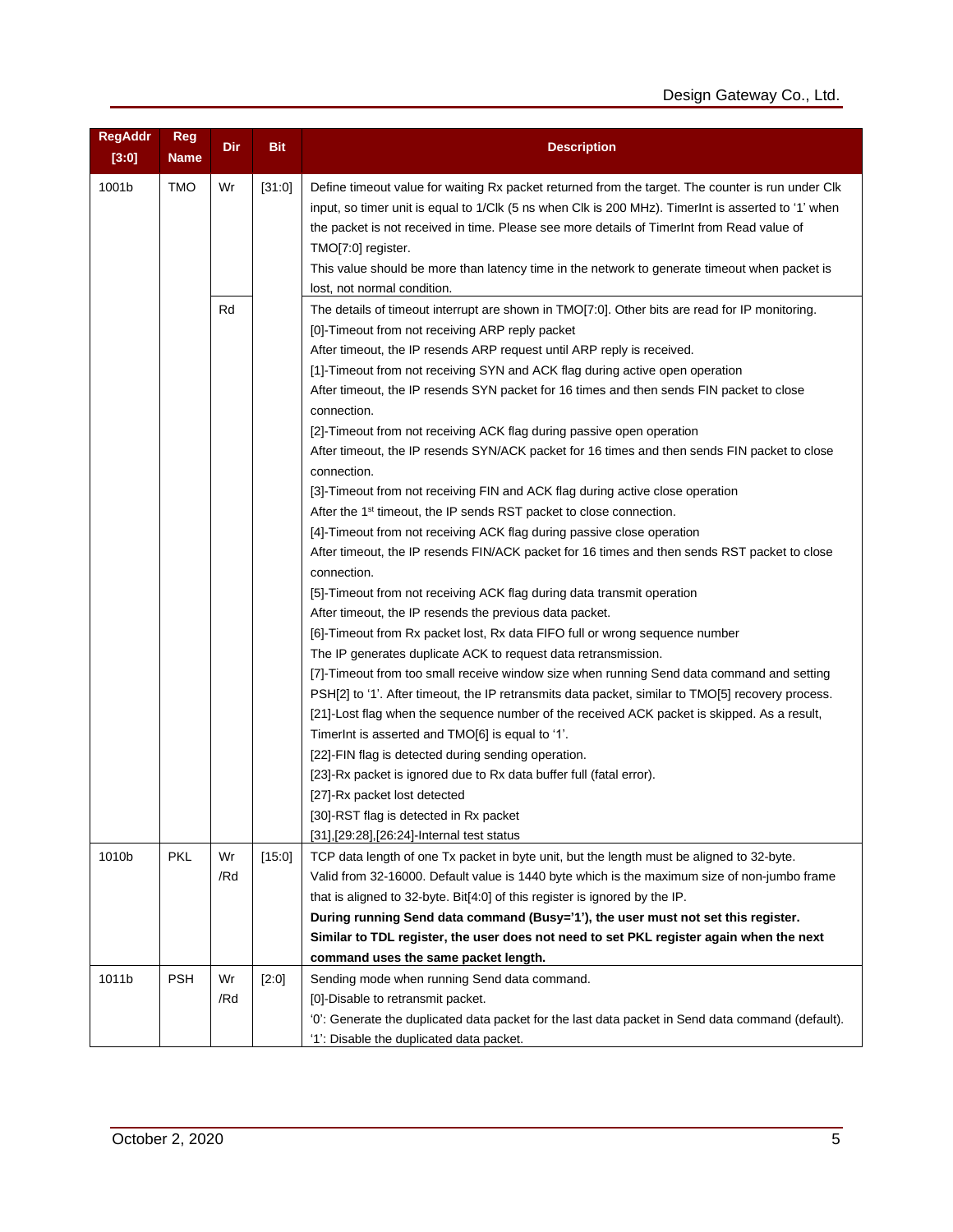# TOE40G-IP Core

| <b>RegAddr</b><br>[3:0] | <b>Reg</b><br><b>Name</b> | Dir       | <b>Bit</b> | <b>Description</b>                                                                                                                                                                                                                                                                                                                                                                                                                                                                                                                                                                                                                                                                                                                                                                                                                                                                                                              |
|-------------------------|---------------------------|-----------|------------|---------------------------------------------------------------------------------------------------------------------------------------------------------------------------------------------------------------------------------------------------------------------------------------------------------------------------------------------------------------------------------------------------------------------------------------------------------------------------------------------------------------------------------------------------------------------------------------------------------------------------------------------------------------------------------------------------------------------------------------------------------------------------------------------------------------------------------------------------------------------------------------------------------------------------------|
| 1011b                   | <b>PSH</b>                | Wr<br>/Rd | [2:0]      | [1]-PSH flag in the transmit packet.<br>'0': PSH flag in TCP header of all transmitted packet is '0' (default).<br>'1': PSH flag in TCP header of all transmitted packet is '1'.<br>[2]-Enable to retransmit data packet when Send data command is paused until timeout, caused by<br>the receive window size smaller than the packet size. This flag is designed to solve the system<br>hang problem from the window update packet lost. Data retransmission can activate the target<br>device to regenerate the lost ACK packet. All following conditions must be met to start data<br>retransmission.<br>$(1)$ PSH[2] is set to '1'.<br>(2) The current command is Send data and all data are not completely sent.<br>(3) The receive window size is smaller than the packet size.<br>(4) Timer set by TMO register is overflowed.<br>'0': Disable the feature (default)<br>'1': Enable the feature.                         |
| 1100b                   | <b>WIN</b>                | Wr<br>/Rd | [5:0]      | Threshold value in 1Kbyte unit for sending window update packet.<br>Default value is 0 (Not enable window update feature).<br>The IP transmits the window update packet when the free space of the receive buffer is increased<br>from the value in the latest transmitted packet more than the threshold value.<br>For example, the user sets WIN="000001b" (1 Kbyte) and the the window size of the latest<br>transmitted packet is equal to 2 Kbyte. After that, the user reads 1 Kbyte data from the IP. Free<br>space of the receive buffer is updated from 2 Kbyte to be 3 Kbyte. The IP detects that the<br>increased window size is more than 1 Kbyte $(3K – 2K)$ which is the threshold value. As a result,<br>the IP sends the window update packet to update the receive buffer size.                                                                                                                                |
| 1101b                   | <b>ETL</b>                | Wr        | [31:0]     | Extended total Tx data length in byte unit.<br>The size must be aligned to 32 byte. Bit[4:0] is ignored by the IP.<br>User sets this register during Send data command operating (Busy='1') for extending total Tx data<br>length. So, the data can be transmitted continuously without re-sending the new command to IP.<br>The caution points to use this feature are as follows.<br>1) ETL register must be programmed when read value of TDL is not less than 128 Kbyte to be the<br>safe gap that Busy is not de-asserted to '0' before setting ETL register.<br>2) The set value of ETL must be less than (0xFFFFFFE0 - read value of TDL).<br>For example, the user sets $TDL = 3.5$ Gbyte in the first send data command.<br>After the IP completes 2 Gbyte data (remaining size = 1.5 Gbyte), the user sets ETL register = $1.5$<br>Gbyte. The total length is equal to 5 Gbyte (3.5 Gbyte of TDL + 1.5 Gbyte of ETL). |
| 1110b                   | SRV                       | Wr/<br>Rd | [0]        | '0': Client mode (default). After RST register changes from '1' to '0', the IP sends ARP request to<br>get Target MAC address from the ARP reply returned by the target device. IP busy is deasserted<br>to '0' after receiving ARP reply.<br>'1': Server mode. After RST register changes from '1' to '0', the IP waits ARP request from the<br>Target to get Target MAC address. After receiving ARP request, the IP generates ARP reply and<br>then de-asserts IP busy to '0'.<br>Note: In Server mode, when RST register changes from '1' to '0', the target device needs to<br>resend ARP request for TOE40G IP completing the IP initialization.                                                                                                                                                                                                                                                                          |
| 1111b                   | <b>VER</b>                | Rd        | [31:0]     | IP version                                                                                                                                                                                                                                                                                                                                                                                                                                                                                                                                                                                                                                                                                                                                                                                                                                                                                                                      |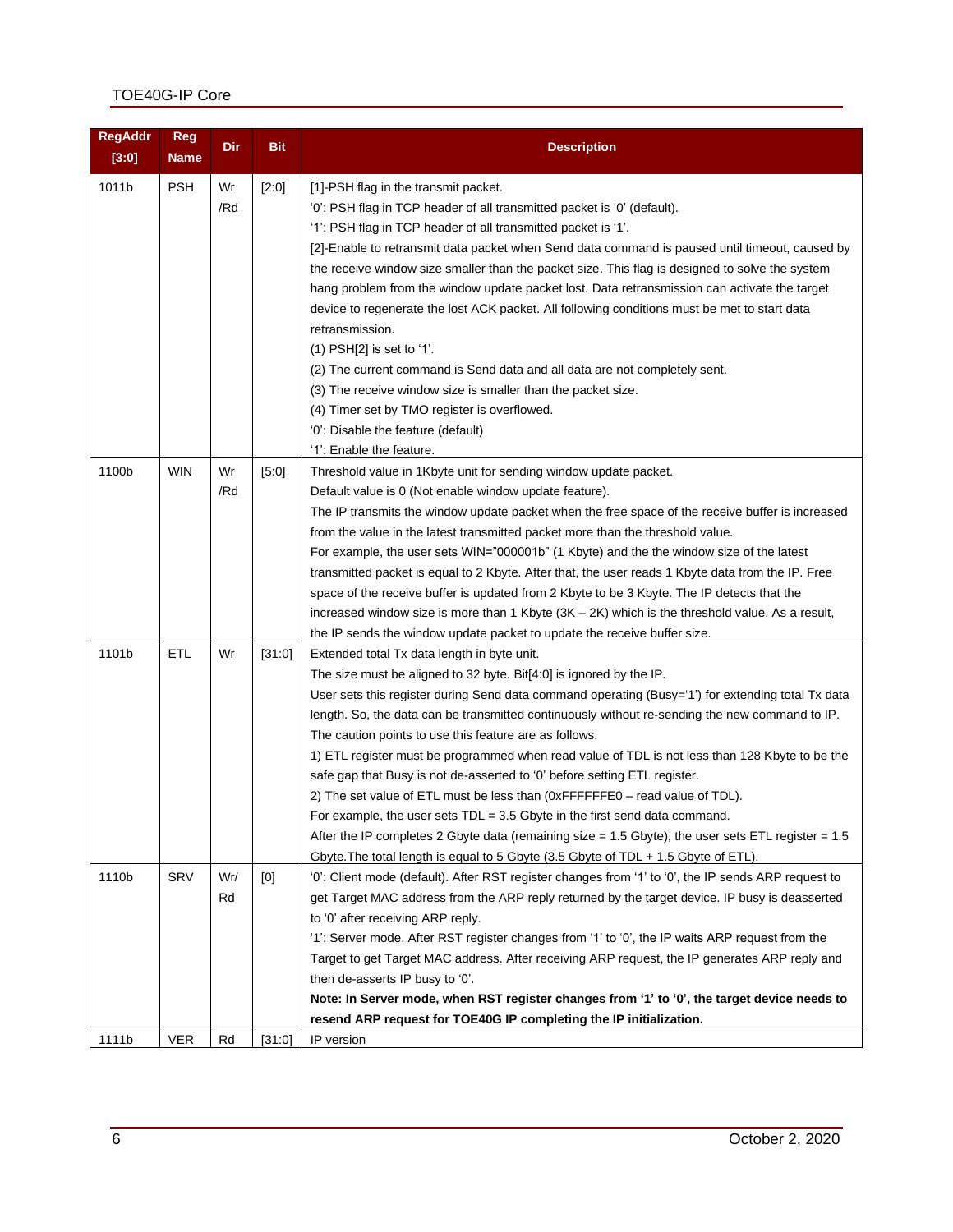### • **TCP Stack**

TCP stack is the main controller of the IP for controlling the other modules in every process. The IP operation has two phases, i.e. IP initialization phase and data transferring phase.

After RST register changes from '1' to '0', the initialization phase begins. There are two modes for running the initialization phase, set by SRV[0] register, i.e. Client mode or Server mode. The parameters from Reg module is read by TCP Stack and then set to Transmit block and Receive block for transferring the packet to complete the initialization process, following the mode. After that, the IP changes to data transferring phase.

To transfer data between TOE40G IP and the target device, it consists of three processes, i.e. opening the port, transferring data and closing the port. The IP supports to start the port opening or closing by sending SYN or FIN packet when the user sets CMD register = "10" (port opening) or "11" (port closing). Also, the port can be closed or opened by the target device as passive mode when TCP Stack detects SYN or FIN packet from Receive block. During port opening or closing process, TCP Stack asserts Busy flag to '1'. After finishing transferring all packets and the port is completely opened or closed, Busy flag is de-asserted to '0'. ConnOn signal can be monitored to confirm the port status that is completely opened or closed. The data can be transferred when ConnOn is asserted to '1' (the port is opened completely).

To send the data, the data from the user is stored in Tx data buffer and Tx packet buffer. After the network parameters are read to build TCP header by Packet Builder, Transmit block sends TCP packet including the data from the user to the target device via Ethernet MAC. When the target receives the data correctly, ACK packet is returned to Receive block. TCP Stack monitors the status of Transmit block and Receive block to confirm that the data is transferred successfully. If the data is lost, TCP Stack pauses the current data transmission and then start data retransmission process in Transmit block.

When the data is received by Receive block, TCP Stack checks the order of received data. If the data is in the correct order, normal ACK packet is generated by Transmit block. Otherwise, TCP Stack starts the data lost recovery process by controlling the Transmit block for generating duplicate ACKs to the target device.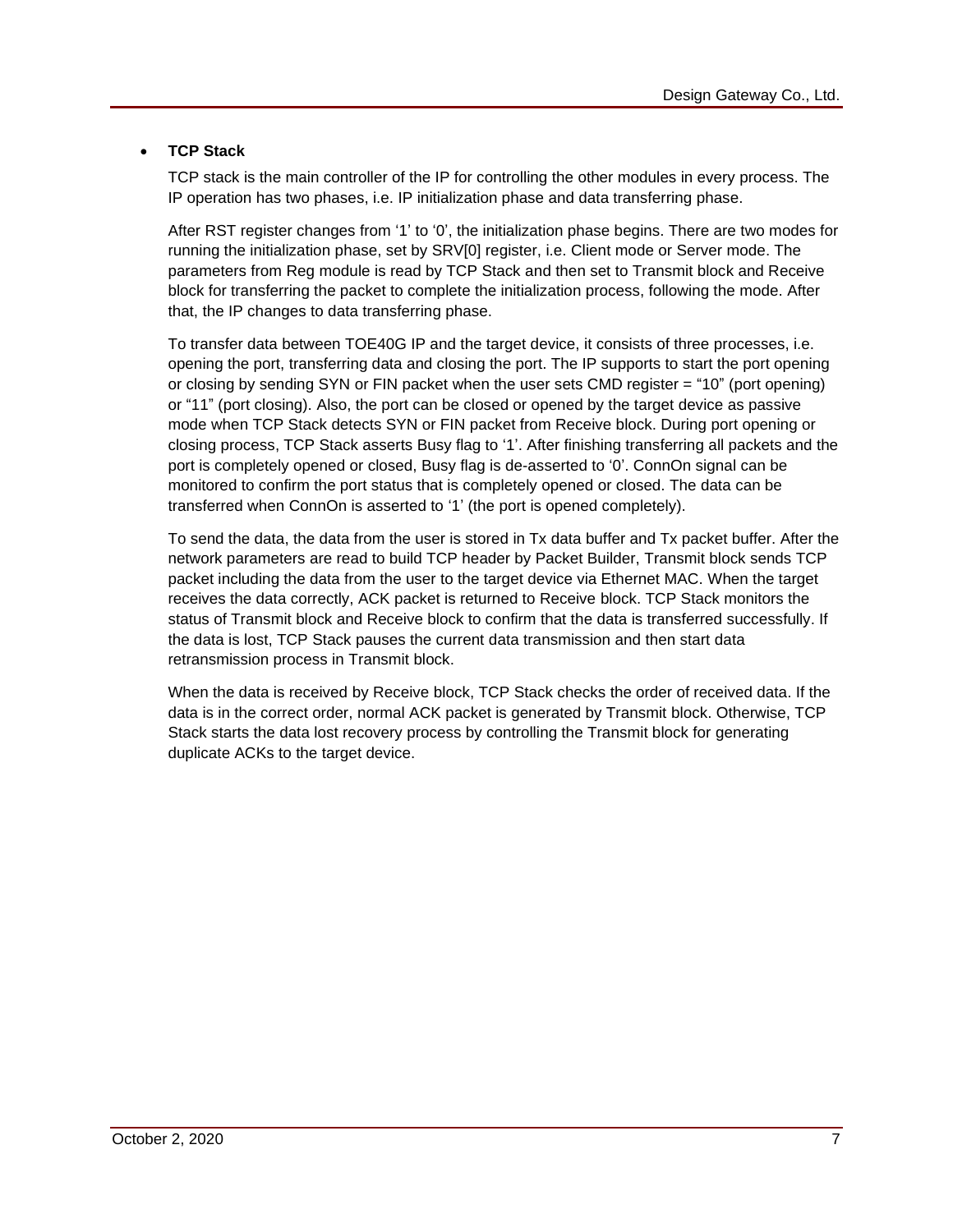| <b>Value of BitWidth</b> | <b>Buffer Size</b> | <b>TxBufBitWidth</b> | <b>RxBufBitWidth</b> |
|--------------------------|--------------------|----------------------|----------------------|
| 9                        | 16kBvte            | Valid                | Valid                |
| 10                       | 32kBvte            | Valid                | Valid                |
| 11                       | 64kBvte            | Valid                | Valid                |

#### **Table 3: TxBuf/RxBufBitWidth Parameter description**

#### <span id="page-7-0"></span>**Transmit Block**

Tx data buffer size can be adjusted by parameter assignment. Using bigger size may increase the transmit performance. The minimum size of Tx data buffer is limited by the transmit packet size, set by PKL register. Data from Tx data buffer is split to be one packet size stored in Tx packet buffer. TCP header is prepared and then combined with TCP data stored in Tx packet buffer to build complete TCP packet. The data in Tx data buffer can be flushed after the target device returns ACK packet to confirm that the data is completely received. After finishing the send data command, the user can change the packet size and total data size for the new send data command by updating PKL and TDL register respectively.

#### • **Tx Data Buffer**

This buffer size is set by "TxBufBitWidth" parameter of the IP. The valid value is 9-11 which is equal to the address size of 256-bit buffer, as shown in [Table 3.](#page-7-0) The buffer size should be more than or equal to two times of Tx packet size, set by PKL register. This buffer stores the data from the user for preparing the transmit packet sent to the target device. Data is removed from the buffer when the target device confirms that the data is completely received. Consequently, when the buffer size is large, the IP can send many data to the target device without waiting ACK packet returned from the target to clear the buffer. If the ACK packet to clear the buffer is received and the user can fill the new data to the IP in time, the IP can send the new data to the target continuously without waiting the new data from the user. As a result, the system can achieve the best transmit performance on 40Gb Ethernet connection. Nevertheless, when the carrier and the networking interface have much latency time, all data in the Tx data buffer will be completely transferred before the ACK packet to flush the buffer is received and the new data is filled by the user. As a result, the transmit performance is reduced from the latency time.

If total data from user is more than the value of TDL register, the data still remains in the buffer for the next command. All data in the buffer is flushed when the connection is closed or the IP is reset. Please note that the IP cannot send the packet if the data stored in the buffer is less than transmit size. The IP must wait until the data from user is enough for creating one packet.

#### • **Tx Packet Buffer**

This buffer size is 16 Kbyte to store at least one transmit packet. Data in Tx packet buffer is forwarded to EMAC.

#### • **Packet Builder**

TCP packet consists of the header and the data. Packet builder receives network parameters, set in Reg module, and then prepares TCP header. Also, IP and TCP checksum are calculated to be TCP header. After that, all TCP header is built, the header combining with the data from Tx packet buffer is transmitted to EMAC.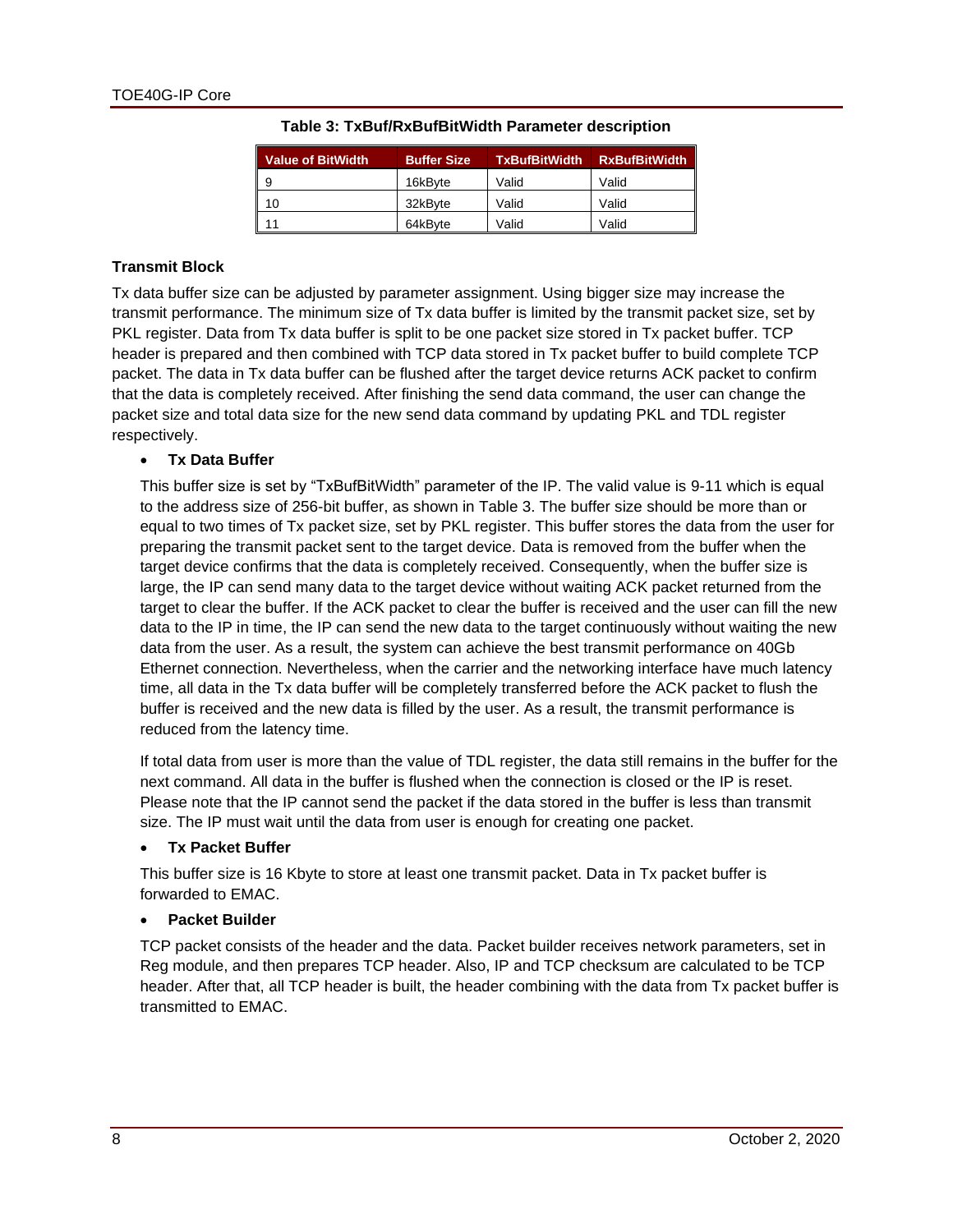## **Receive Block**

In the receive block, Rx data buffer is included to store the received data from the target device. The data is stored in the buffer when the header in the packet is matched to the expected value, set by the network parameters inside Reg module. Also, the IP and TCP checksum in the packet must be correct. Otherwise, the received packet is rejected. Using bigger size of Rx data buffer may increase the receive performance. Besides, TOE40G IP can support the packet re-ordering when only one packet is swapped. For example, the receive order is packet#1, #3, #2 and #4 (packet #2 is swapped with packet#3). If the packet order is switched more than one packet such as packet#1, #3, #4, and #2 (packet #3 and #4 are received before packet#2), TOE40G IP cannot reorder the data and detect as data lost condition. After that, the data recovery process is run by generating duplicated ACK packet.

## • **Rx Buffer**

This is temporary buffer to store all Rx packets from EMAC when the previous packet is not completely processed.

## • **Packet Filtering**

The header in Rx packet are verifed by this module to validate the packet. The packet is valid when the following conditions are met.

- (1) Network parameters are matched to the value in Reg module, i.e. MAC address, IP address and Port number.
- (2) The packet is ARP packet or TCP/IPv4 packet without data fragment flag.
- (3) IP header length and TCP header length are valid (IP header length is equal to 20 bytes and TCP header length is equal to 20 – 60 bytes).
- (4) IP checksum and TCP checksum are correct.
- (5) The data pointer decoded by the sequence number is in valid range.
- (6) The acknowledge number is in valid range.

## • **Packet Splitter**

This module is designed to remove the packet header and split only TCP data to store to Rx data buffer.

## • **Rx Data Buffer**

This buffer size is set by "RxBufBitWidth" parameter of the IP. The valid value is 9-11 for 16Kbyte -64Kbyte buffer size. Rx data buffer size is applied to be the window size of the transmit packet. When Rx data buffer is big enough, the target device can send many data to TOE40G IP without waiting ACK packet returned by the IP which may be delayed from the networking system. As a result, the bigger size of Rx data buffer may increase the receive performance.

The data is stored in the buffer until the user reads it. If the user does not read data out from the buffer for long time, the buffer is full and then the target device cannot send more data to the IP. So, it is recommended for the user logic to read the data from the IP when the data is ready. If the Rx data buffer is not full, the receive performance will not be dropped by the full window size.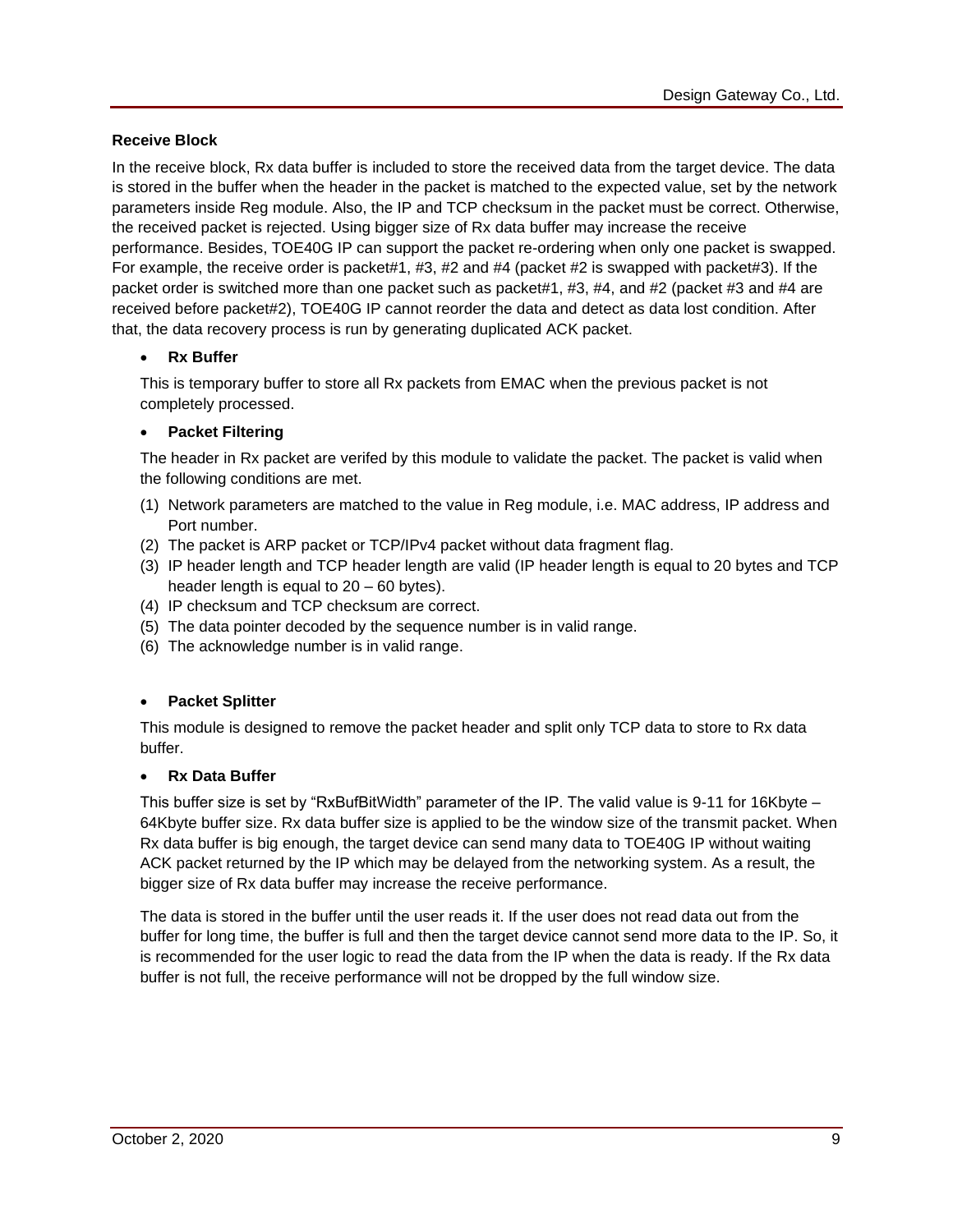## **User Block**

The user module can be designed by using state machine to set the command and the parameters via register interface. Also, the status can be monitored to confirm the operation is finished without any error. The data path can connect with the FIFO for sending or receiving data with the IP.

# **40G/50G Ethernet MAC + BASE-R**

The reference design uses 40/50 Gb Ethernet Subsystem which consists of EMAC and PCS/PMA for BASE-R, provided by Xilinx. More details of the IP are provided in following website.

<https://www.xilinx.com/products/intellectual-property/ef-di-50gemac.html>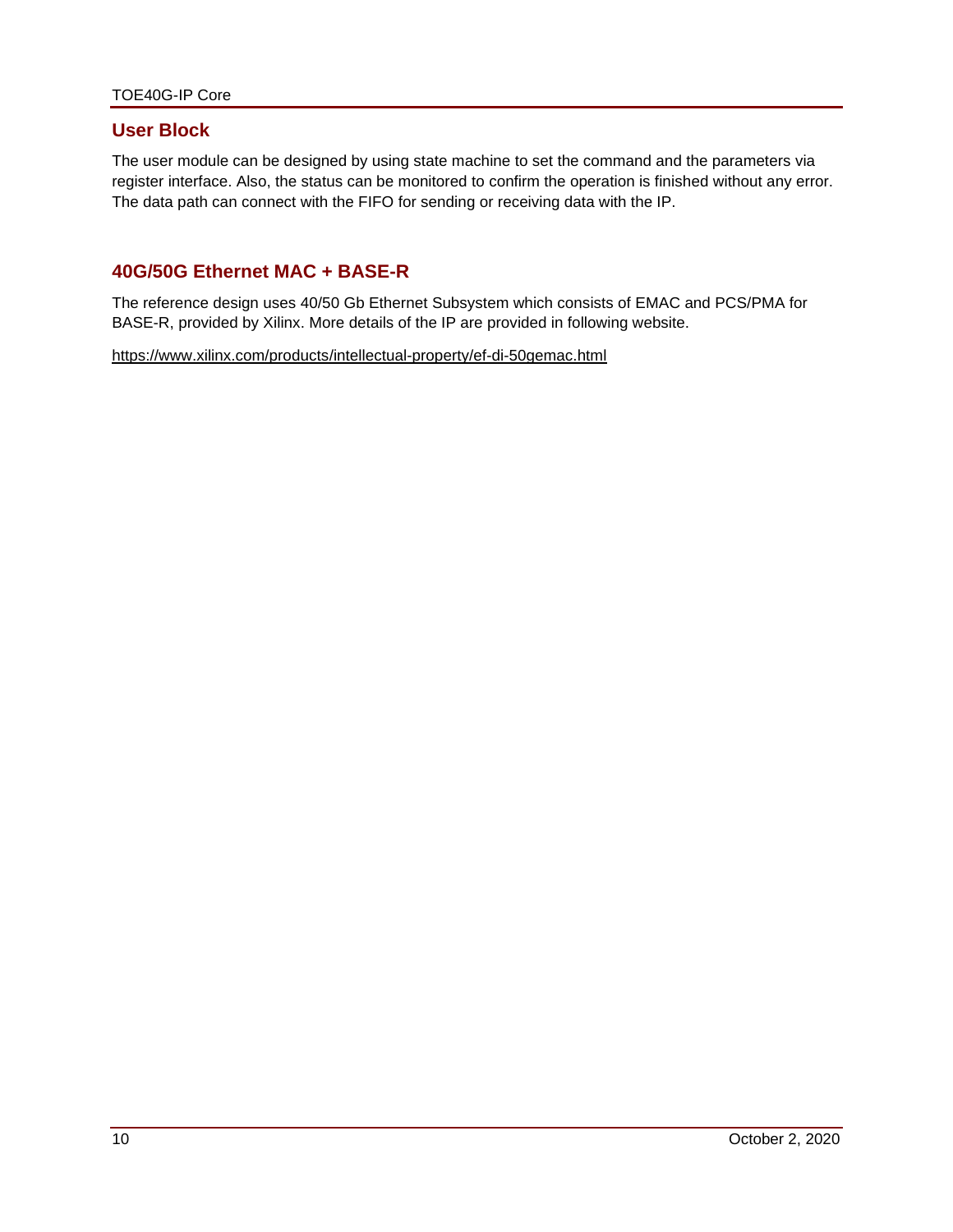# **Core I/O Signals**

Descriptions of all parameters and I/O signals are provided in [Table 4](#page-10-0) and [Table 5.](#page-10-1) The EMAC interface of the IP uses 256-bit FIFO standard as FWFT mode.

## <span id="page-10-0"></span>**Table 4: Core Parameters**

| <b>Name</b>   | Value    | <b>Description</b>                                                             |
|---------------|----------|--------------------------------------------------------------------------------|
| TxBufBitWidth | $9 - 11$ | Setting Tx Data buffer size. The value is the address bus size of this buffer. |
| RxBufBitWidth | $9 - 11$ | Setting Rx Data buffer size. The value is the address bus size of this buffer. |

# <span id="page-10-1"></span>**Table 5: Core I/O Signals**

| Signal                | Dir | <b>Description</b>                                                                              |  |  |
|-----------------------|-----|-------------------------------------------------------------------------------------------------|--|--|
|                       |     | <b>Common Interface Signal</b>                                                                  |  |  |
| <b>RstB</b>           | In  | Reset IP core, Active Low.                                                                      |  |  |
| <b>Clk</b>            | In  | Clock input. Clock frequency should be at least 200 MHz to achieve the best performance.        |  |  |
|                       |     | <b>User Interface</b>                                                                           |  |  |
| RegAddr[3:0]          | In  | Register address bus. In Write access, RegAddr is valid when RegWrEn='1'.                       |  |  |
| RegWrData[31:0]       | In  | Register write data bus. Valid when RegWrEn='1'.                                                |  |  |
| RegWrEn               | In  | Register write enable. Valid at the same clock as RegAddr and RegWrData.                        |  |  |
| RegRdData[31:0]       | Out | Register read data bus. Valid in the next clock after RegAddr is valid.                         |  |  |
| ConnOn                | Out | Connection Status. '1': connection is opened, '0': connection is closed.                        |  |  |
| TimerInt              | Out | Timer interrupt. Assert to high for 1 clock cycle when timeout is detected.                     |  |  |
|                       |     | More details of Interrupt status are monitored from TMO[7:0] register.                          |  |  |
| RegDataA1[31:0]       | Out | 32-bit read value of CMD register (RegAddr=0001b). Bit[0] is busy flag of TOE40G-IP.            |  |  |
| RegDataA8[31:0]       | Out | 32-bit read value of TDL register (RegAddr=1000b).                                              |  |  |
| RegDataA9[31:0]       | Out | 32-bit read value of TMO register (RegAddr=1001b).                                              |  |  |
|                       |     | <b>Tx Data Buffer Interface</b>                                                                 |  |  |
| <b>TCPTxFfFlush</b>   | Out | Tx data buffer within the IP is reset.                                                          |  |  |
|                       |     | Assert to '1' when the connection is closed or the IP is reset.                                 |  |  |
| <b>TCPTxFfFull</b>    | Out | Asserted to '1' when Tx data buffer is full.                                                    |  |  |
|                       |     | User needs to stop writing data within 4 clock cycles after this flag is asserted to '1'.       |  |  |
| <b>TCPTxFfWrEn</b>    | In. | Write enable to Tx data buffer. Asserted to '1' to write data to Tx data buffer.                |  |  |
| TCPTxFfWrData[255:0]  | In. | Write data to Tx data buffer. Valid when TCPTxFfWrEn='1'.                                       |  |  |
|                       |     | <b>Rx Data Buffer Interface</b>                                                                 |  |  |
| <b>TCPRxFfFlush</b>   | Out | Rx data buffer within the IP is reset.                                                          |  |  |
|                       |     | Assert to '1' when the new connection is opened.                                                |  |  |
| TCPRxFfRdCnt[10:0]    | Out | Data counter of Rx data buffer to show the number of received data in 256-bit unit.             |  |  |
| TCPRxFfLastRdCnt[4:0] | Out | Remaining byte of the last data in Rx data buffer when total received data in the buffer is not |  |  |
|                       |     | aligned to 32-byte unit. User cannot read the data until all 32-byte data is received.          |  |  |
| <b>TCPRxFfRdEmpty</b> | Out | Asserted to '1' when Rx data buffer is empty.                                                   |  |  |
|                       |     | User needs to stop reading data immediately when this signal is asserted to '1'.                |  |  |
| <b>TCPRxFfRdEn</b>    | In. | Assert to '1' to read data from Rx data buffer.                                                 |  |  |
| TCPRxFfRdData[255:0]  | Out | Data output from Rx data buffer.                                                                |  |  |
|                       |     | Valid in the next clock cycle after TCPRxFfRdEn is asserted to '1'.                             |  |  |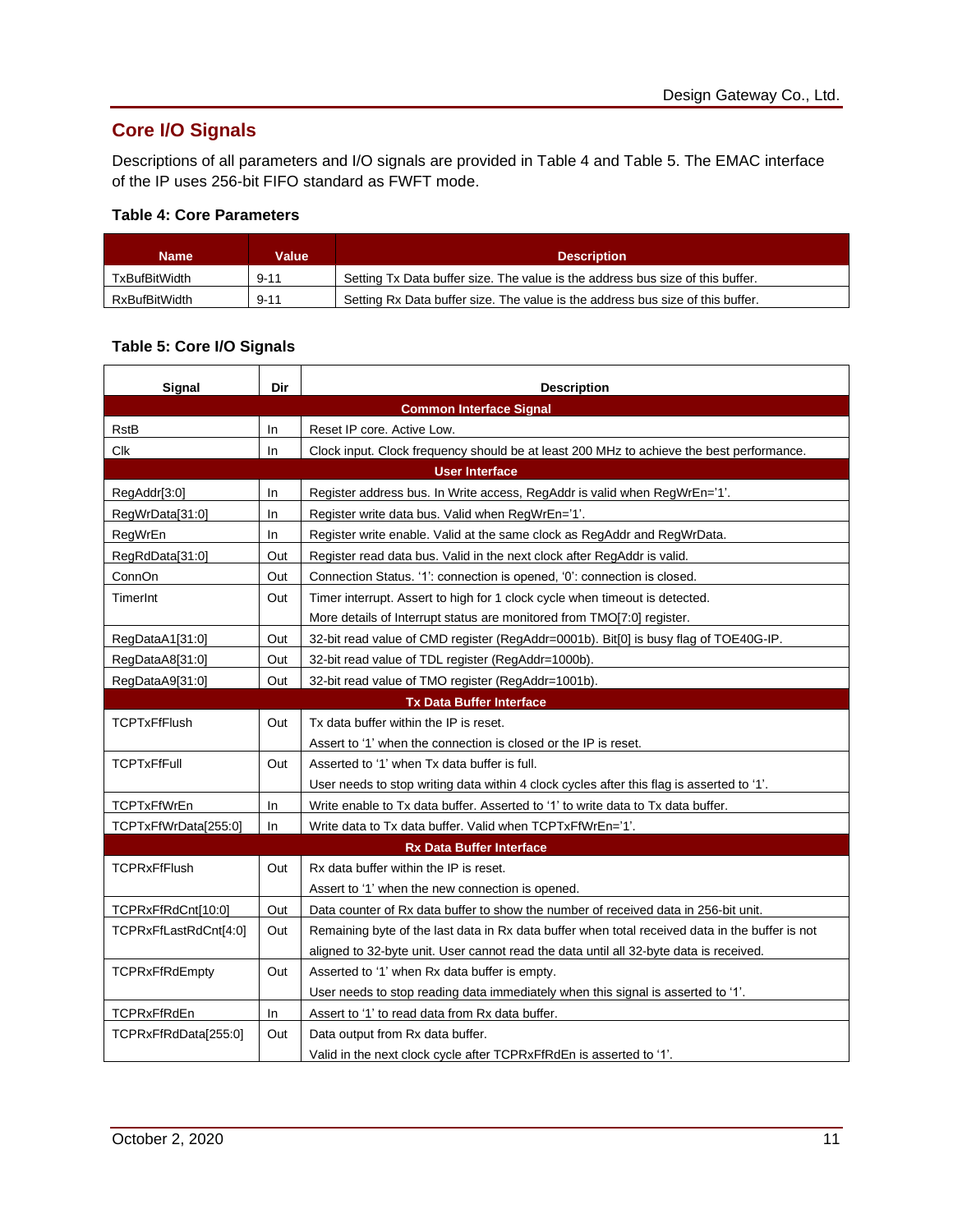| Signal                | Dir                                   | <b>Description</b>                                                                              |  |  |  |
|-----------------------|---------------------------------------|-------------------------------------------------------------------------------------------------|--|--|--|
|                       | <b>Mac FIFO Interface (FWFT mode)</b> |                                                                                                 |  |  |  |
| MacTxFfWrCnt[15:0]    | In                                    | Write data counter of MacTxFIFO in 256-bit. This signal is used to check full condition.        |  |  |  |
|                       |                                       | If FIFO counter is less than 16-bit, please fill '1' to upper bit.                              |  |  |  |
| MacTxFfWrData[255:0]  | Out                                   | 256-bit write data to MacTxFIFO. Valid at the same clock as MacTxFfWrEn='1'.                    |  |  |  |
| MacTxFfWrEn           | Out                                   | Assert to '1' to write data to MacTxFIFO.                                                       |  |  |  |
|                       |                                       | This signal is asserted to '1' continuously to transmit one Tx packet.                          |  |  |  |
| MacTxLastByteEn[31:0] | Out                                   | Data byte enable of the last data in each Tx packet. This signal is valid when MacTxEnd='1' and |  |  |  |
|                       |                                       | MacTxFfWrEn='1'. In IP core, this signal could be equal to two values, i.e. 0x0FFF_FFFF and     |  |  |  |
|                       |                                       | 0x003F FFFF.                                                                                    |  |  |  |
| MacTxSizeData[15:0]   | Out                                   | Total size of Tx packet in 256-bit unit.                                                        |  |  |  |
|                       |                                       | This value is stable during MacTxFfWrEn='1'. Bit[15:11] is always equal to 0.                   |  |  |  |
| MacTxEnd              | Out                                   | Assert to '1' to indicate the final data of each Tx packet.                                     |  |  |  |
| MacRxFfEmpty          | -In                                   | Empty flag of MacRxFIFO. Assert to '1' when there is no data within MacRxFIFO.                  |  |  |  |
| MacRxFfRdEn           | Out                                   | Assert to '1' to read data from MacRxFIFO.                                                      |  |  |  |
|                       |                                       | This signal could be asserted to '1' when MacRxFfEmpty='0'.                                     |  |  |  |
| MacRxFfRdData[257:0]  | In                                    | Read data output from MacRxFIFO. This signal is valid at the same clock as MacRxFfRdEn='1'.     |  |  |  |
|                       |                                       | So, MacRxFIFO must be designed to run as FWFT mode. The definition of each received data is     |  |  |  |
|                       |                                       | as follows.                                                                                     |  |  |  |
|                       |                                       | [255:0]: 256-bit received data from EMAC.                                                       |  |  |  |
|                       |                                       | [256]: Assert to '1' to indicate the final data in each Rx packet from EMAC.                    |  |  |  |
|                       |                                       | [257]: '0'-normal packet, '1'-error packet.                                                     |  |  |  |
|                       |                                       | This bit must be asserted to '1' at the same time as bit[256]='1' which indicates final data.   |  |  |  |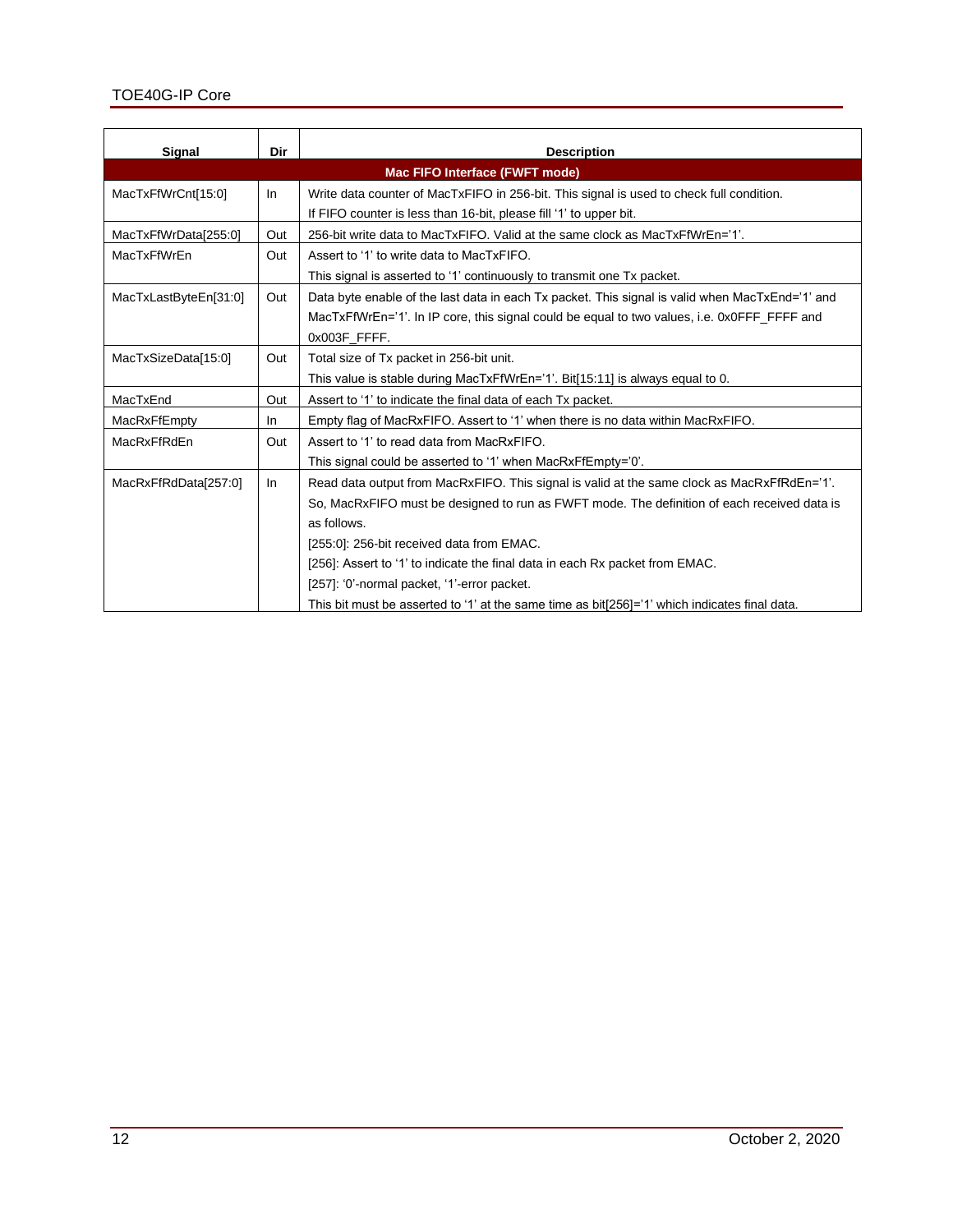# **Timing Diagram**

# **IP Initialization**

The initialization process begins after user changes RST register from '1' to '0'. TOE40G IP can run in two modes, set by SRV[0] register, i.e. Client mode (SRV[0]='0') and Server mode (SRV[0]='1'). The details of each mode are shown in the following timing diagram.



**Figure 3: IP Initialization in Client mode**

<span id="page-12-0"></span>As shown in [Figure 3,](#page-12-0) in Client mode TOE40G IP sends ARP request and waits ARP reply returned from the target device. Target MAC address is extracted from ARP reply packet. After finishing, Busy signal (bit0 of RegDataA1) is de-asserted to '0'.



**Figure 4: IP Initialization in Server mode**

<span id="page-12-1"></span>As shown in [Figure 4,](#page-12-1) after reset process in Server mode, TOE40G IP waits ARP request sent by the target device. After that, TOE40G IP returns ARP reply to the target. Target MAC address is extracted from ARP request packet. Finally, Busy signal is de-asserted to '0'.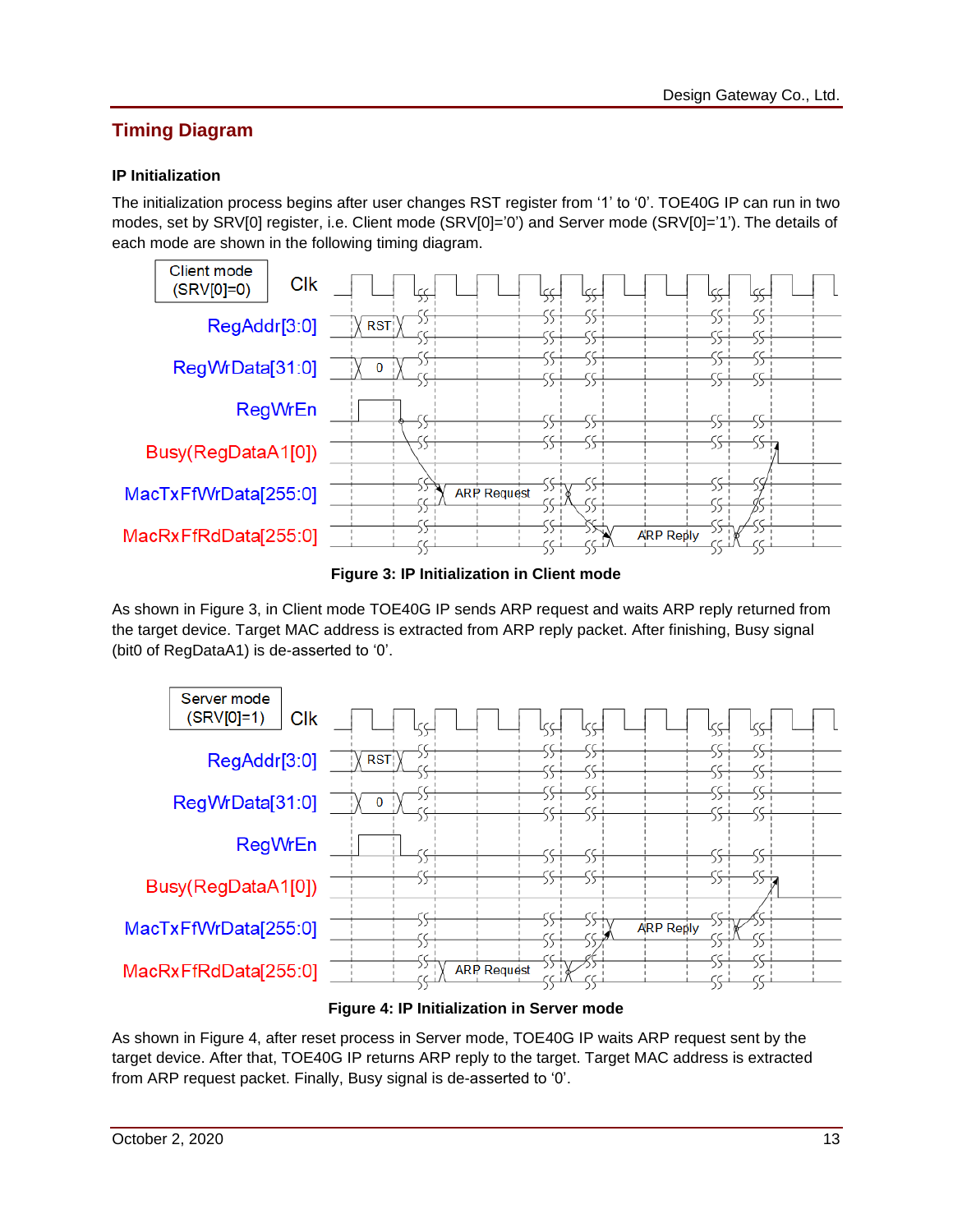#### **Register Interface**

All control signals and the network parameters for the operation are set and monitored via Register interface. Timing diagaram of Register interface is similar to Single-port RAM which shares the address bus for write and read access. Read latency time of the read data from the address is one clock cycle. Register map is defined in [Table 2.](#page-3-0)

As shown in [Figure 5,](#page-13-0) to write the register, the user sets RegWrEn='1' with the valid value of RegAddr and RegWrData. To read the register, the user sets only RegAddr and then RegRdData is valid in the next clock cycle.



**Figure 5: Register interface timing diagram**

<span id="page-13-0"></span>As shown in [Figure 6,](#page-13-1) before the user sets CMD register to start the new command operation, Busy flag must be equal to '0' to confirm that IP is in Idle status. After CMD register is set, Busy flag is asserted to '1'. Busy is de-asserted to '0' when the command is completed.



<span id="page-13-1"></span>**Figure 6: CMD register timing diagram**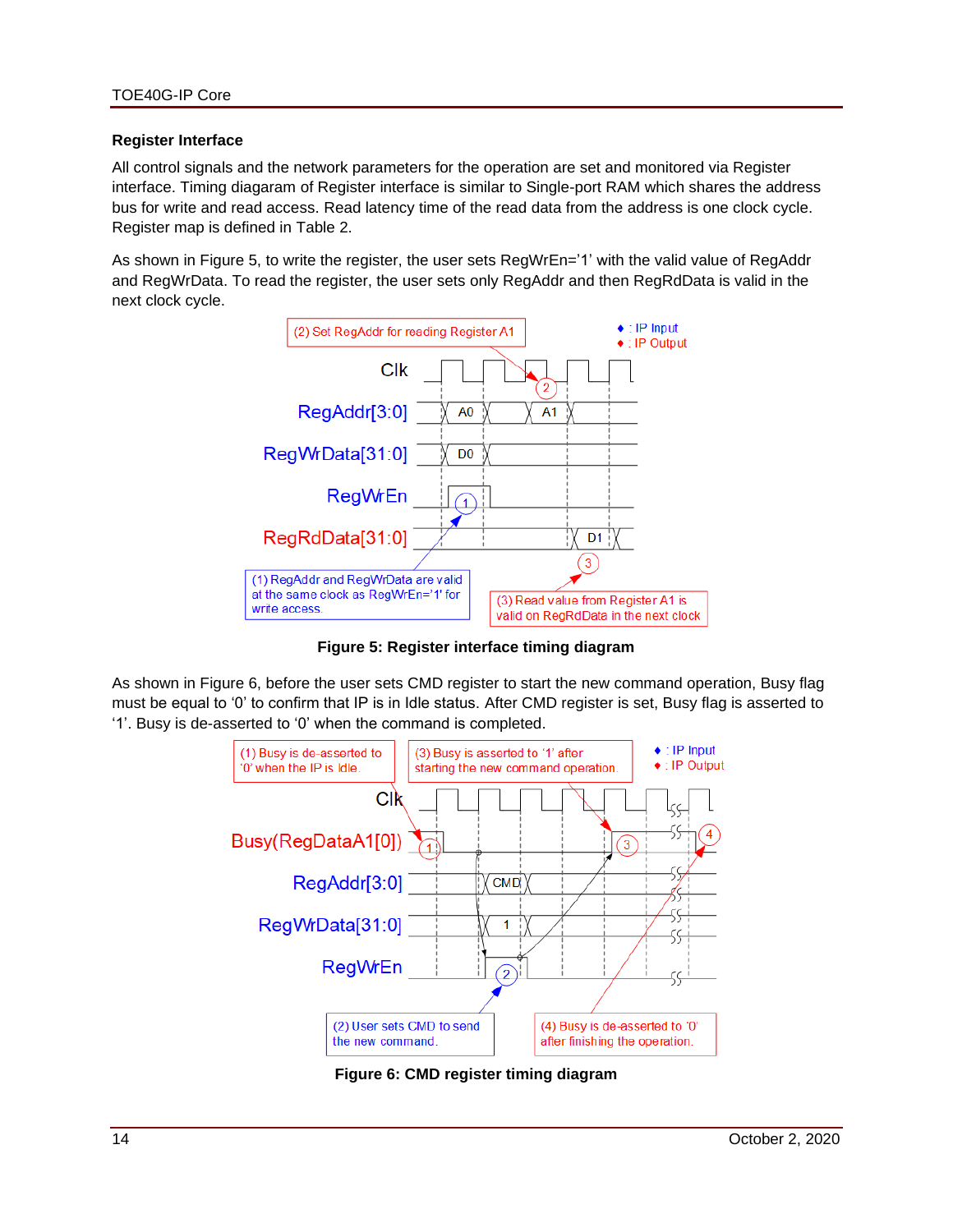## **Tx FIFO Interface**

To send the data to IP core via Tx FIFO interface, Full flag is monitored to be flow control signal. The write signals are similar to write interface of general FIFO by using write data and write enable as shown in [Figure 7.](#page-14-0)



**Figure 7: Tx FIFO interface timing diagram**

- <span id="page-14-0"></span>(1) Before sending data, user needs to confirm that full flag (TCPTxFfFull) is not asserted to '1' and ConnOn must be equal to '1'. After that, TCPTxFfWrEn can be asserted to '1' with valid value of TCPTxFfWrData.
- (2) TCPTxFfWrEn must be de-asserted to '0' within 4 clock cycles to pause data sending after TCPTxFfFull is asserted to '1'.
- (3) After finishing transferring all data, the port can be closed by TOE40G IP (active) or the target device (passive). After the port is closed, the following situations are found.
	- a) ConnOn changes from '1' to '0'.
	- b) TCPTxFfFlush is asserted to '1' to flush all data inside TxFIFO.
	- c) TCPTxFfFull is asserted to '1' to pause data sent by the user during closing the connection.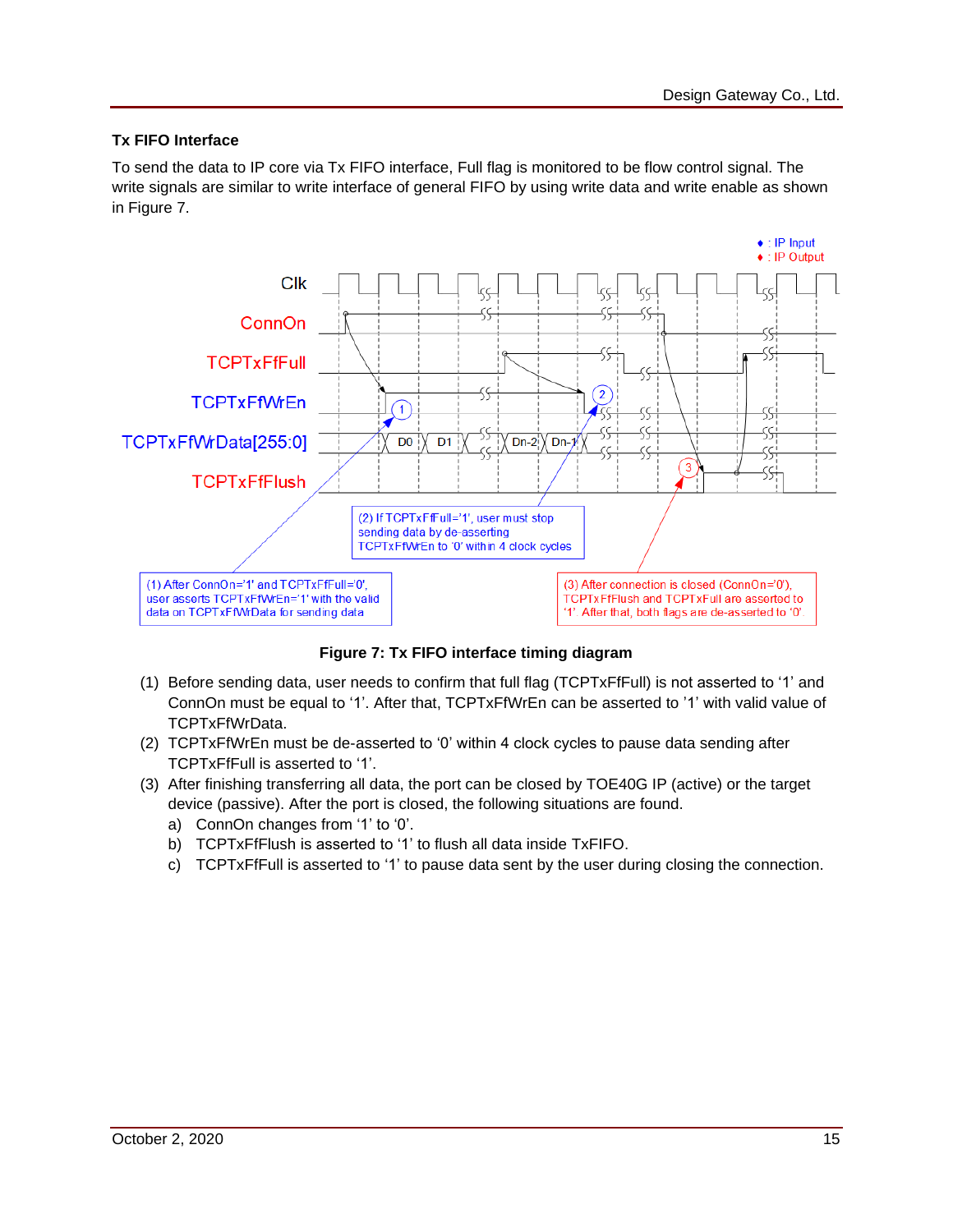### **Rx FIFO Interface**

After the received data is stored in Rx data buffer, the user can read the data from Rx data buffer by using Rx FIFO interface. Empty flag is monitored to check data available status and then asserts read enable signal to read the data, similar to read interface of general FIFO, as shown in [Figure 8.](#page-15-0)



**Figure 8: Rx FIFO interface timing diagram by Empty flag**

- <span id="page-15-0"></span>(1) TCPRxFfEmpty is monitored to check data available status. When data is ready (TCPRxFfEmpty='0'), TCPRxFfRdEn can be asserted to '1' to read data from Rx data buffer.
- (2) TCPRxFfRdData is valid in next clock cycle.
- (3) Reading data must be immediately paused by de-asserting TCPRRxFfRdEn='0' when TCPRxFfEmpty='1'.
- (4) User must read all data from Rx data buffer before the connection is new created. All data in Rx data buffer is flushed and TCPRxFfFlush is asserted to '1' when the new connection is created. After finishing new connection created, ConnOn changes from '0' to '1'.
- (5) After finishing Flush operation, TCPRxFfEmpty is asserted to '1'.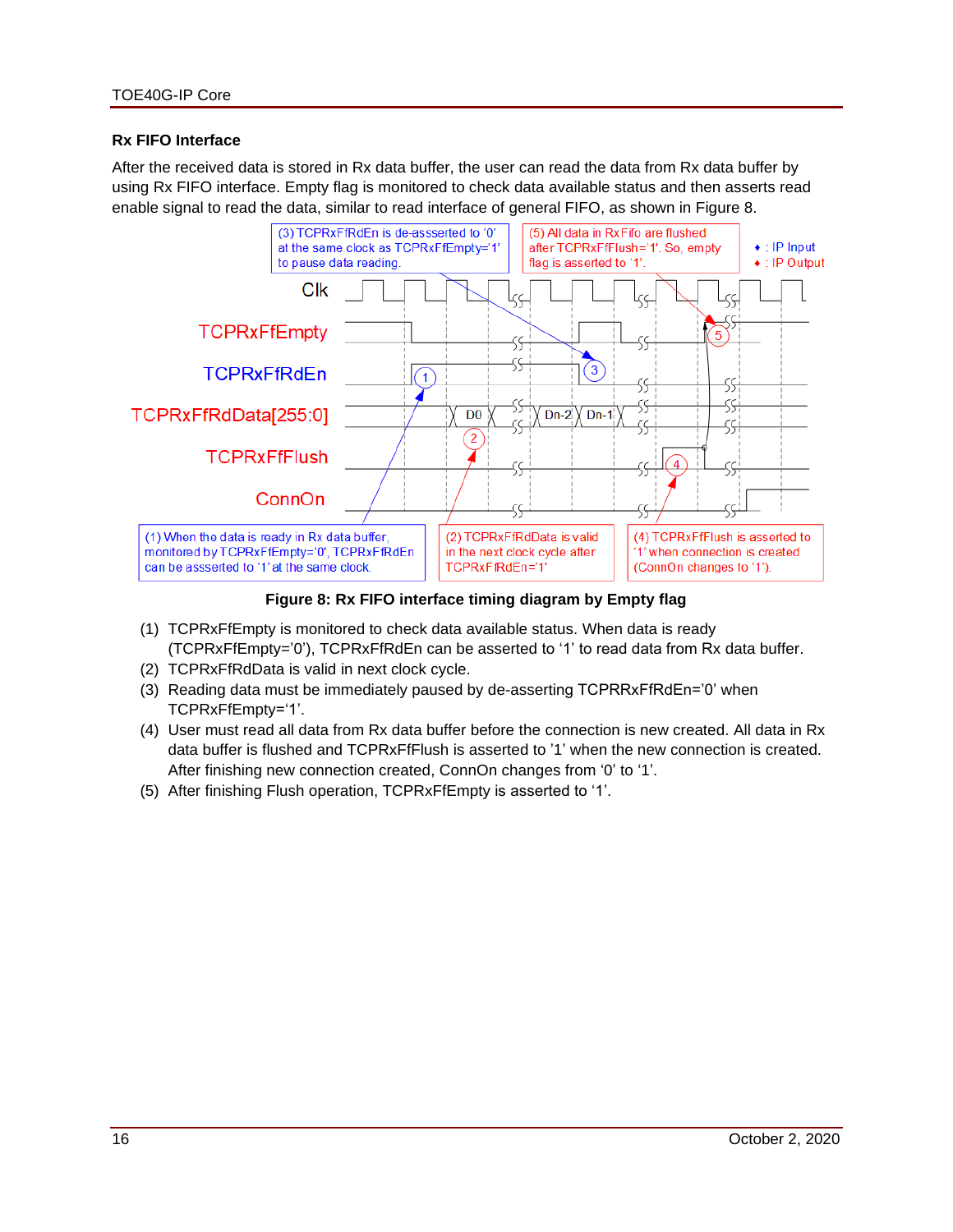

**Figure 9: Rx FIFO interface timing diagram by using read counter**

<span id="page-16-0"></span>If user logic reads data as burst mode, TOE40G IP has read counter signal to show the total data stored in Rx FIFO interface as 256-bit unit. For example, in [Figure 9](#page-16-0) there are five data available in Rx data buffer. So, user can assert TCPRxFfRdEn to '1' for 5 clock cycles to read all data from Rx data buffer. The latency time from read enable (TCPRxFfRdEn) to read counter (TCPRxFfRdCnt) is 2 clock cycles.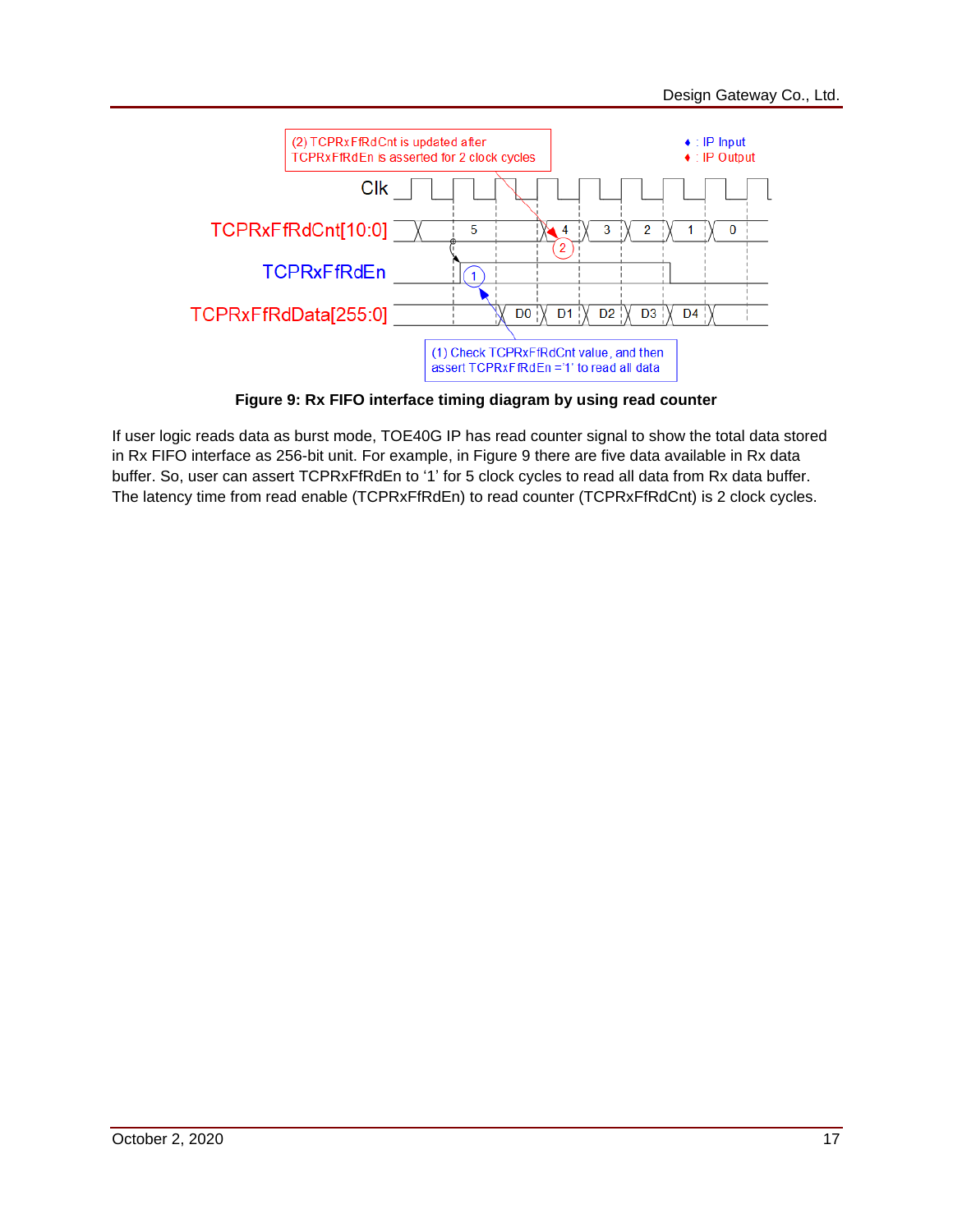#### **MAC FIFO Interface**

EMAC interface of TOE40G IP is designed to be FIFO in FWFT mode interface. To integrate TOE40G IP with 40G EMAC, adapter logic including FWFT FIFO is recommended as shown in [Figure 10.](#page-17-0)



**Figure 10: TOE40G IP and EMAC connection**

<span id="page-17-0"></span>Before transmitting packet, TOE40G IP monitors MacTxFfWrCnt to check if free space inside MacTxFIFO is enough to store one packet. After that, MacTxFfWrEn is asserted to '1' continuously until end of packet. MacTxFfWrData is valid at the same clock as MacTxFfWrEn='1'. At the end of packet, MacTxEnd is asserted to '1' with the valid MacTxLastByteEn. MacTxSizeData is stable during transmitting each packet to show total data of the packet in 256-bit unit. The example of timing diagram when TOE40G IP sends packet and packet size = n is shown in [Figure 11.](#page-18-0)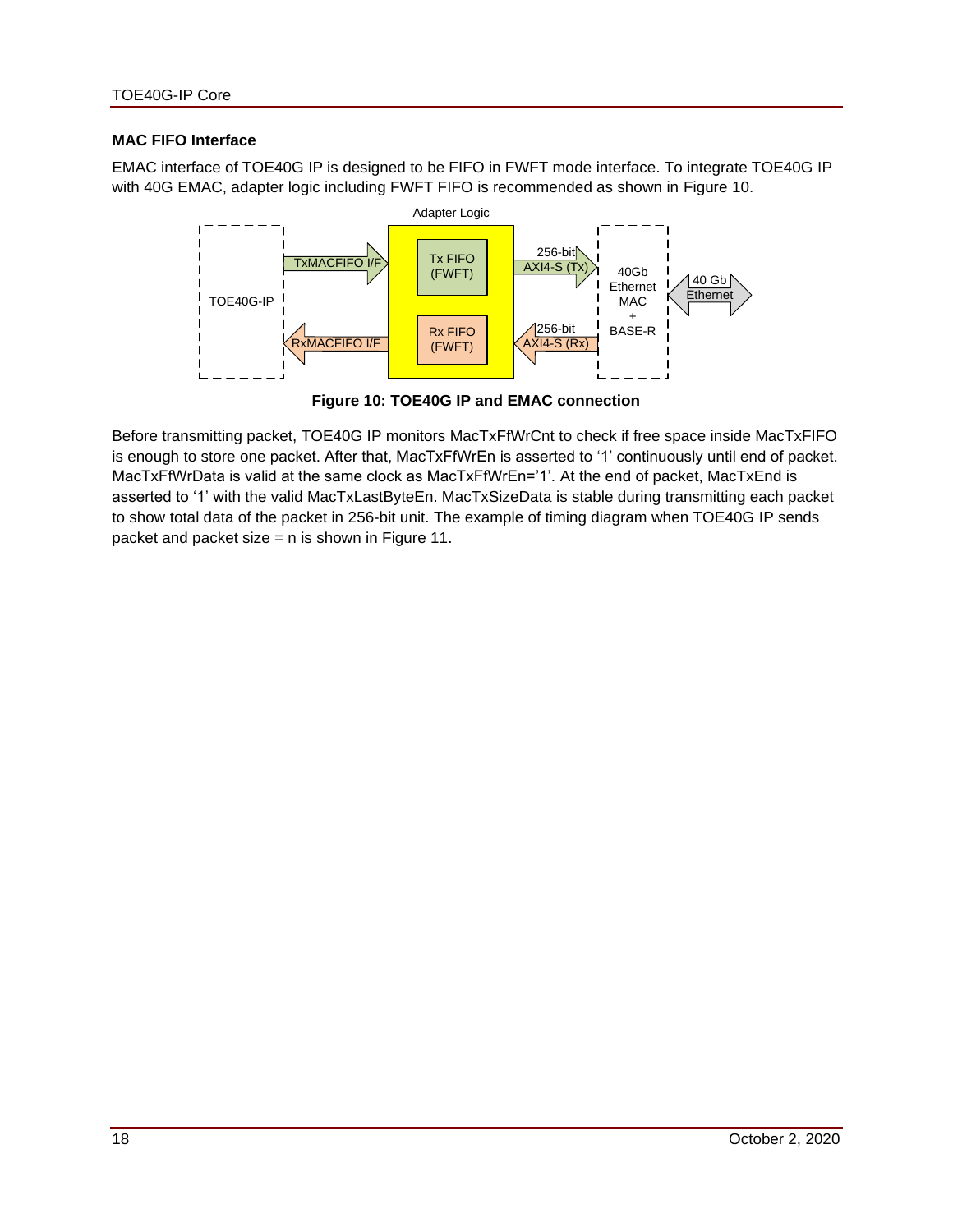

## **Figure 11: MacTxFIFO interface timing diagram**

- <span id="page-18-0"></span>(1) TOE40G IP starts transmitting the packet by asserting MacTxFfWrEn to '1' with the valid data on MacTxFfWrData when free space of MacTxFf is enough for storing the packet (MacTxFfWrCnt <65535-n). The packet is transmitted continuously until the end of packet.
- (2) During transmitting a packet, transmit packet size is valid on MacTxSizeData.
- (3) MacTxEnd is asserted to '1' with the valid byte enable of the last data on MacTxLastByteEn signal when transmitting the last data of the packet.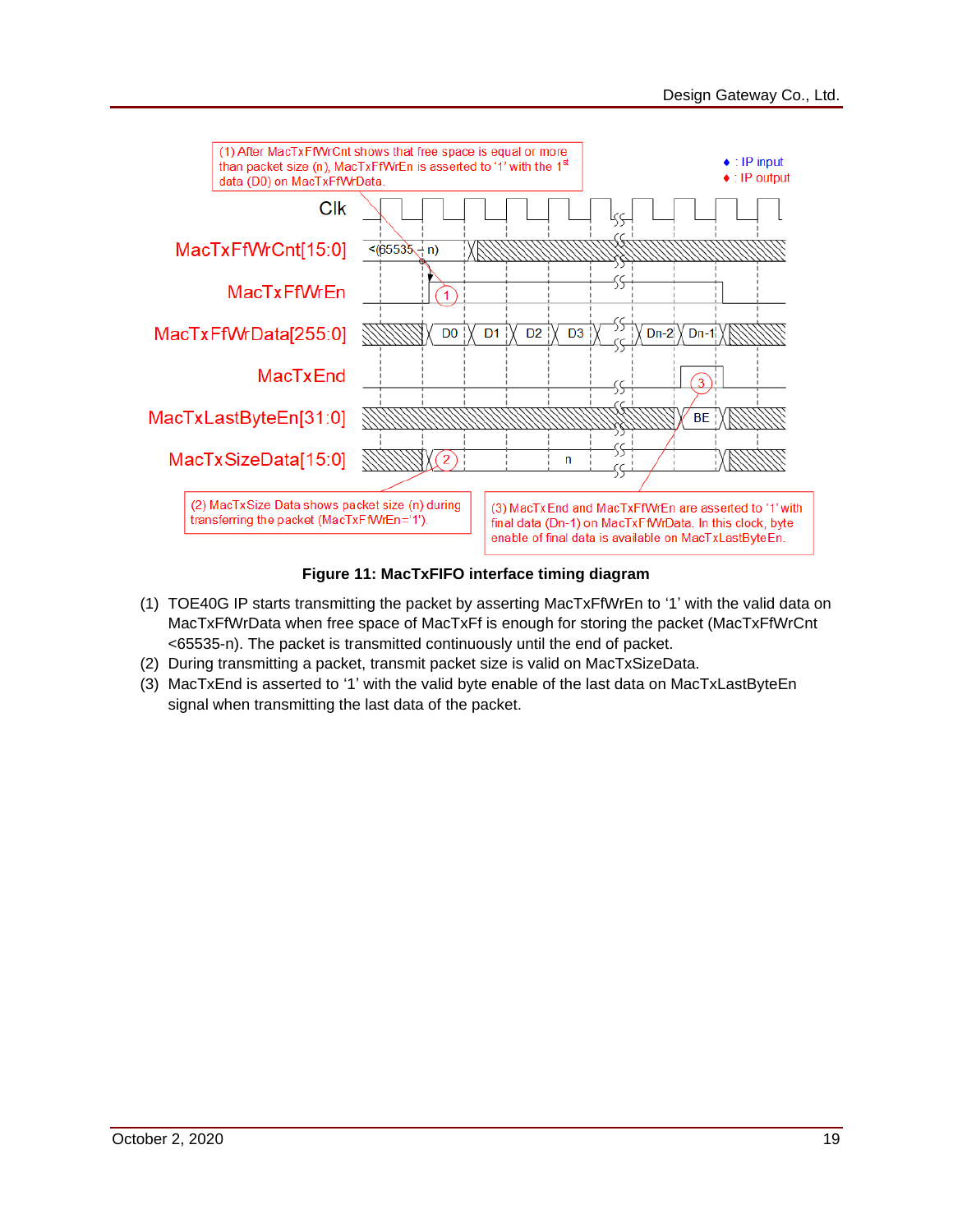[Figure 12](#page-19-0) shows the example of MacRxFIFO interface when Rx packet size is equal to n. MacRxFfEmpty is applied to monitor data status in MacRxFIFO. The interface uses FWFT FIFO characteristic, so MacRxFfRdData is valid at the same clock as MacRxFfRdEn='1'.



**Figure 12: MacRxFIFO interface timing diagram**

- <span id="page-19-0"></span>(1) TOE40G IP starts reading the received packet when MacRxFfEmpty is de-asserted to '0'. MacRxFfRdEn is asserted to '1' to read the data and MacRxFfRdData is valid in the same clock cycle which is FWFT FIFO characteristic. 256-bit received data is placed on bit[255:0].
- (2) During reading the packet, if data is not ready to read (MacRxFfEmpty='1'), MacRxFfRdEn is deasserted to '0' to pause data reading in the same clock.
- (3) Bit256 of MacRxFfRdData is asserted to '1' when the last data of the packet is transferred. Also, bit257 of MacRxFfRdData is valid to check error status in this clock. MacRxFfRdEn is deasserted to '0' after receiving the last data for 8 clock cycles which is the time for IP postprocessing the packet.

 $\bullet$  : IP input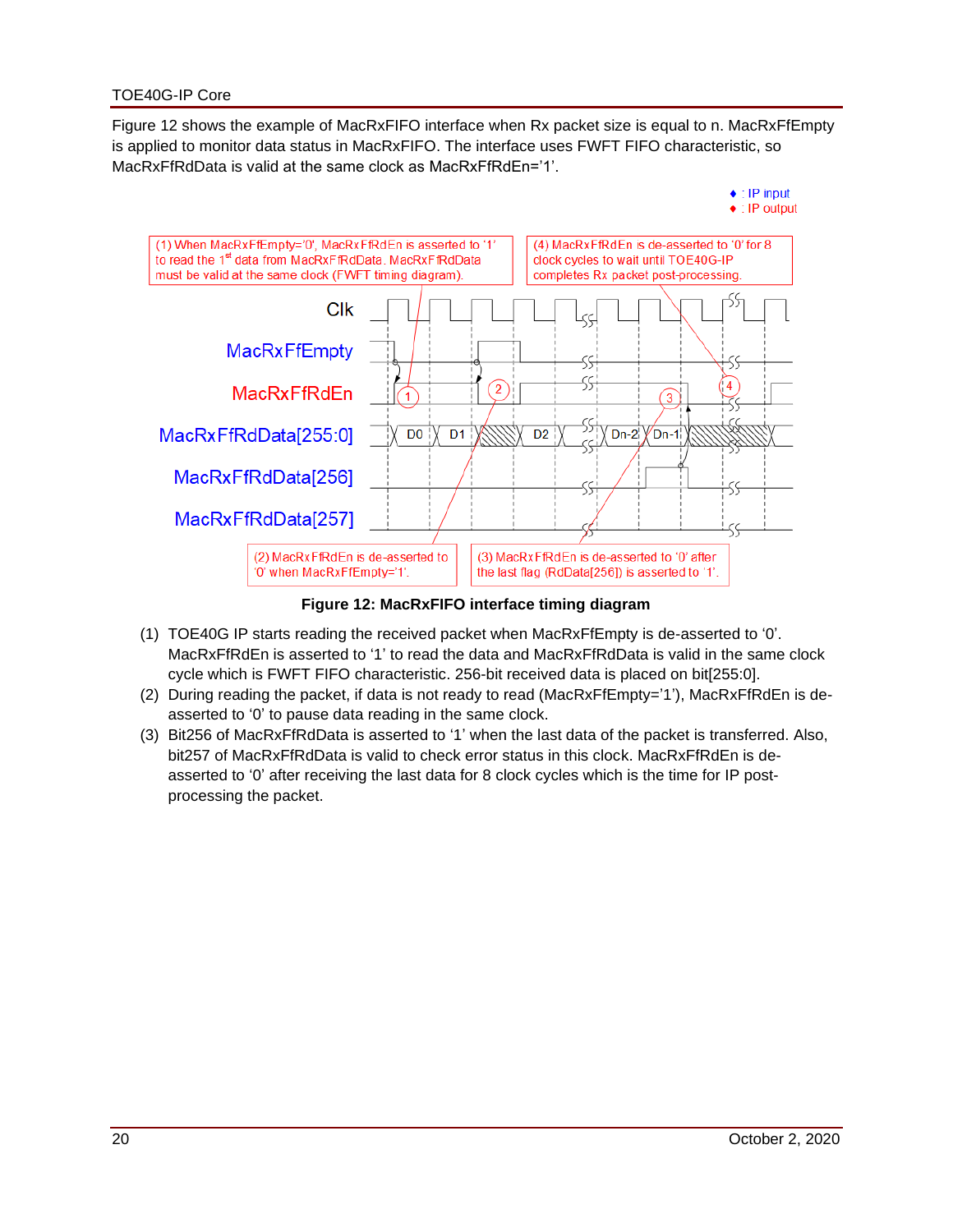# **Example usage**

# **Client mode (SRV[0]='0')**

The example step to set register for transferring data in Client mode is shown as follows.

- 1) Set RST register='1' to reset the IP.
- 2) Set SML/SMH for MAC address, DIP/SIP for IP address and DPN/SPN for port number. *Note: DPN is optional setting when the port is opened by IP (Active open).*
- 3) Set RST register='0' to start the IP initialization process by sending ARP request packet to get Target MAC address from ARP reply packet. Busy signal is de-asserted to '0' after finishing the initialization process.
- 4) The new connection can be created by two modes.
	- a. Active open: Write CMD register = "Open connection" to create the connection (SYN packet is firstly sent from TOE40G IP). After that, wait until Busy flag is de-asserted to '0'.
	- b. Passive open: Wait until "ConnOn" signal = '1' (the target device sends SYN packet to TOE40G IP firstly).
- 5) a. For data transmission, set TDL register (total transmit length) and PKL register (packet size). Next, set CMD register = "Send Data" to start data transmission. The user sends the data to TOE40G IP via TxFIFO interface before or after setting CMD register. When the command is finished, busy flag is de-asserted to '0'. The user can set the new value to TDL/PKL register and then set CMD register = "Send Data" to start the next transmission.
- b. For data reception, user monitors RxFIFO status and reads data until RxFIFO is empty.
- 6) Similar to creating the connection, the connection can be destroyed by two modes.
	- a. Active close: Set CMD register = "Close connection" to close the connection (FIN packet is firstly sent by TOE40G IP). After that, wait until Busy flag is de-asserted to '0'.
	- b. Passive close: Wait until "ConnOn" signal = '0' (FIN packet is sent from the target to TOE40G IP firstly).

## **Server mode (SRV[0]='1')**

Comparing to Client mode which MAC address is decoded from ARP reply packet after TOE40G IP sends ARP request packet, Server mode decodes MAC address from ARP request packet. The process for transferring data is the same as Client mode. The example step of Server mode is shown as follows.

- 1) Set RST register='1' to reset the IP.
- 2) Set SML/SMH for MAC address, DIP/SIP for IP address and DPN/SPN for port number.
- 3) Set RST register='0' to start the IP initialization process by waiting ARP request packet to get Target MAC address. Next, the IP creates ARP reply packet returned to the target device. After finishing the initialization, busy signal is de-asserted to '0'.
- 4) Remaining steps are similar to step 4 6 of Client mode